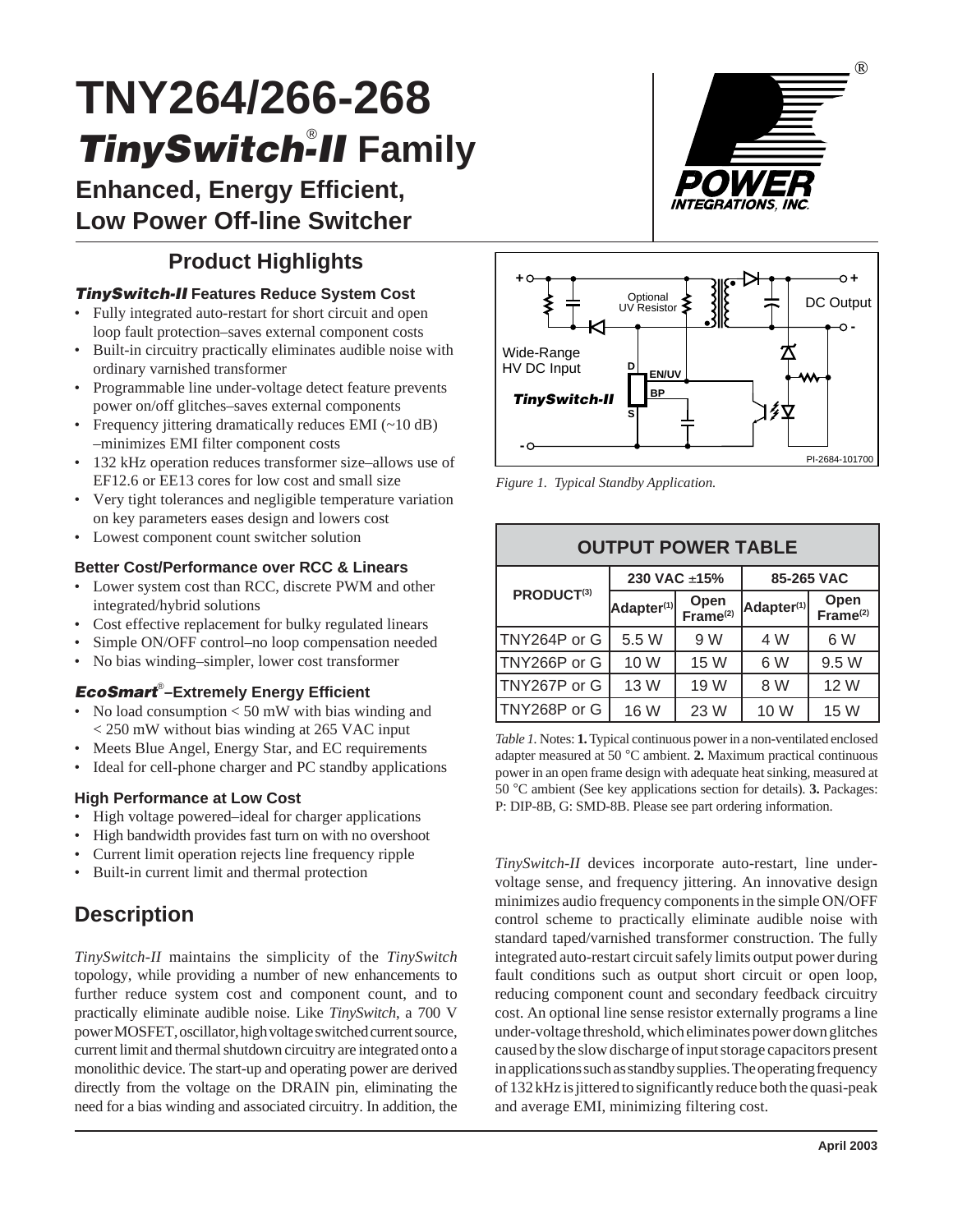

*Figure 2. Functional Block Diagram.*

# **Pin Functional Description**

#### **DRAIN (D) Pin:**

Power MOSFET drain connection. Provides internal operating current for both start-up and steady-state operation.

#### **BYPASS (BP) Pin:**

Connection point for a 0.1 µF external bypass capacitor for the internally generated 5.8 V supply.

#### **ENABLE/UNDER-VOLTAGE (EN/UV) Pin:**

This pin has dual functions: enable input and line under-voltage sense. During normal operation, switching of the power MOSFET is controlled by this pin. MOSFET switching is terminated when a current greater than 240 µA is drawn from this pin. This pin also senses line under-voltage conditions through an external resistor connected to the DC line voltage. If there is no external resistor connected to this pin, *TinySwitch-II* detects its absence and disables the line undervoltage function.



*Figure 3. Pin Configuration.*

#### **SOURCE (S) Pin:**

Control circuit common, internally connected to output MOSFET source.

#### **SOURCE (HV RTN) Pin:**

Output MOSFET source connection for high voltage return.

**4/03**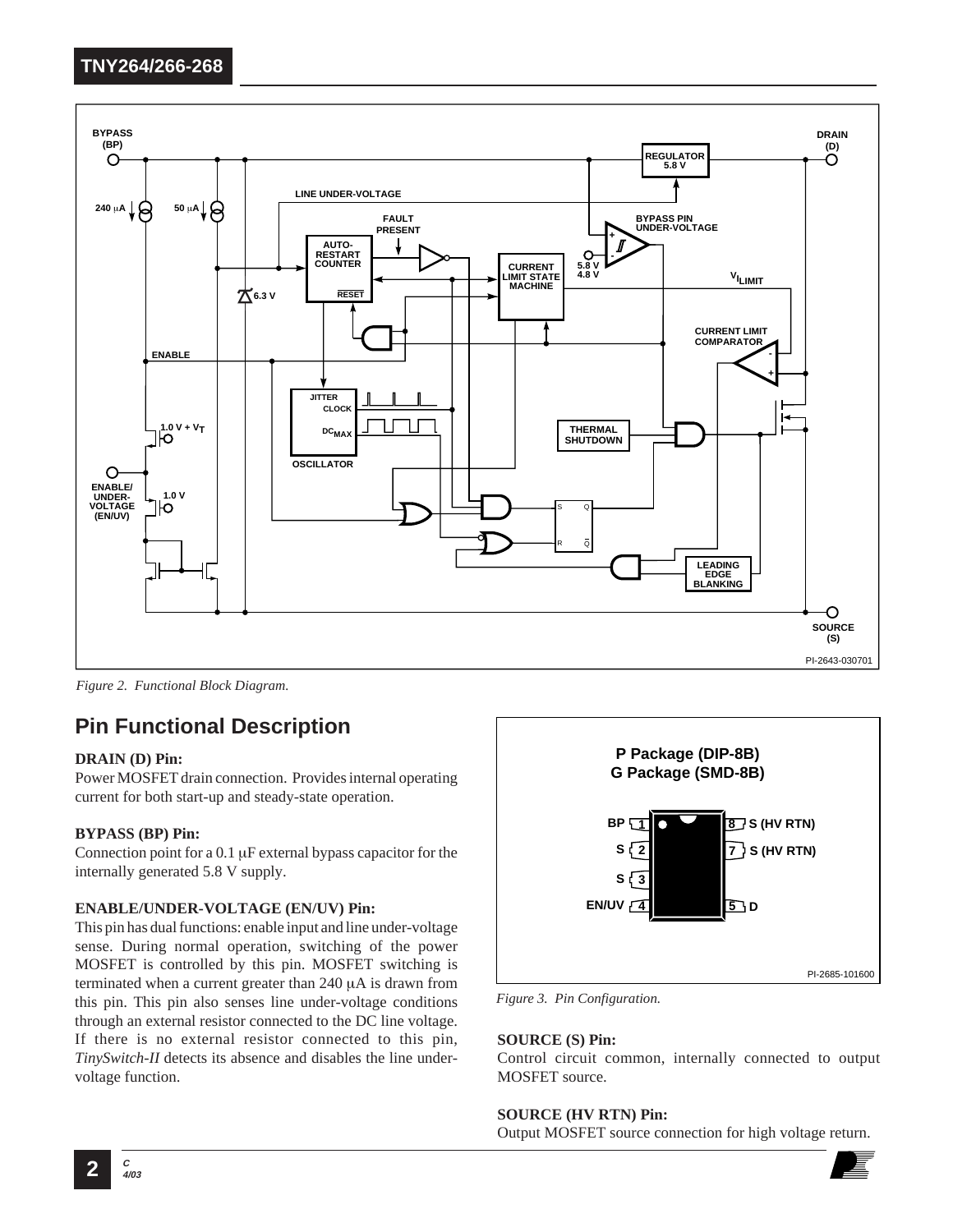# **TinySwitch-IIFunctional Description**

*TinySwitch-II* combines a high voltage power MOSFET switch with a power supply controller in one device. Unlike conventional PWM (Pulse Width Modulator) controllers, *TinySwitch-II* uses a simple ON/OFF control to regulate the output voltage.

The *TinySwitch-II* controller consists of an Oscillator, Enable Circuit (Sense and Logic), Current Limit State Machine, 5.8 V Regulator, Bypass pin Under-Voltage Circuit, Over Temperature Protection, Current Limit Circuit, Leading Edge Blanking and a 700 V power MOSFET. *TinySwitch-II* incorporates additional circuitry for Line Under-Voltage Sense, Auto-Restart and Frequency Jitter. Figure 2 shows the functional block diagram with the most important features.

#### **Oscillator**

The typical oscillator frequency is internally set to an average of 132 kHz. Two signals are generated from the oscillator: the Maximum Duty Cycle signal ( $DC_{MAX}$ ) and the Clock signal that indicates the beginning of each cycle.

The *TinySwitch-II* oscillator incorporates circuitry that introduces a small amount of frequency jitter, typically 8 kHz peak-to-peak, to minimize EMI emission. The modulation rate of the frequency jitter is set to 1 kHz to optimize EMI reduction for both average and quasi-peak emissions. The frequency jitter should be measured with the oscilloscope triggered at the falling edge of the DRAIN waveform. The waveform in Figure 4 illustrates the frequency jitter of the *TinySwitch-II*.

#### **Enable Input and Current Limit State Machine**

The enable input circuit at the EN/UV pin consists of a low impedance source follower output set at 1.0 V. The current through the source follower is limited to 240 µA. When the current out of this pin exceeds 240 µA, a low logic level



*Figure 4. Frequency Jitter.*

(disable) is generated at the output of the enable circuit. This enable circuit output is sampled at the beginning of each cycle on the rising edge of the clock signal. If high, the power MOSFET is turned on for that cycle (enabled). If low, the power MOSFET remains off (disabled). Since the sampling is done only at the beginning of each cycle, subsequent changes in the EN/UV pin voltage or current during the remainder of the cycle are ignored.

The Current Limit State Machine reduces the current limit by discrete amounts at light loads when *TinySwitch-II* is likely to switch in the audible frequency range. The lower current limit raises the effective switching frequency above the audio range and reduces the transformer flux density including the associated audible noise. The state machine monitors the sequence of EN/UV pin voltage levels to determine the load condition and adjusts the current limit level accordingly in discrete amounts.

Under most operating conditions (except when close to noload), the low impedance of the source follower keeps the voltage on the EN/UV pin from going much below 1.0 V in the disabled state. This improves the response time of the optocoupler that is usually connected to this pin.

#### **5.8 V Regulator and 6.3 V Shunt Voltage Clamp**

The 5.8 V regulator charges the bypass capacitor connected to the BYPASS pin to 5.8 V by drawing a current from the voltage on the DRAIN pin, whenever the MOSFET is off. The BYPASS pin is the internal supply voltage node for the *TinySwitch-II*. When the MOSFET is on, the *TinySwitch-II* operates from the energy stored in the bypass capacitor. Extremely low power consumption of the internal circuitry allows *TinySwitch-II* to operate continuously from current it takes from the DRAIN pin. A bypass capacitor value of  $0.1 \mu$ F is sufficient for both high frequency decoupling and energy storage.

In addition, there is a 6.3 V shunt regulator clamping the BYPASS pin at 6.3 V when current is provided to the BYPASS pin through an external resistor. This facilitates powering of *TinySwitch-II* externally through a bias winding to decrease the no load consumption to about 50 mW.

#### **BYPASS Pin Under-Voltage**

The BYPASS pin under-voltage circuitry disables the power MOSFET when the BYPASS pin voltage drops below 4.8 V. Once the BYPASS pin voltage drops below 4.8 V, it must rise back to 5.8 V to enable (turn-on) the power MOSFET.

**3**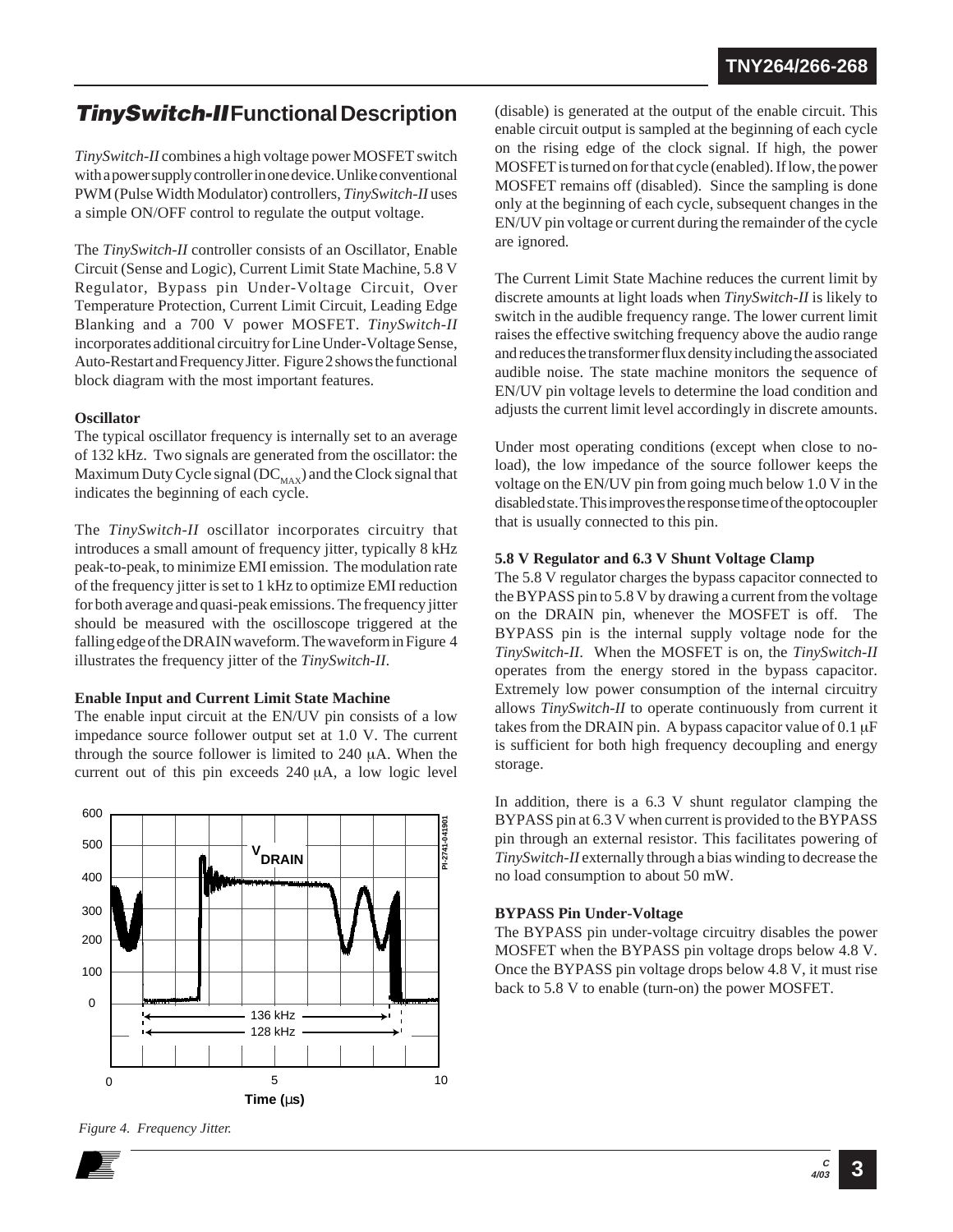#### **Over Temperature Protection**

The thermal shutdown circuitry senses the die temperature. The threshold is typically set at 135 °C with 70 °C hysteresis. When the die temperature rises above this threshold the power MOSFET is disabled and remains disabled until the die temperature falls by 70 °C, at which point it is re-enabled. A large hysteresis of 70 °C (typical) is provided to prevent overheating of the PC board due to a continuous fault condition.

#### **Current Limit**

The current limit circuit senses the current in the power MOSFET. When this current exceeds the internal threshold  $(I_{L<sub>IMIT</sub>})$ , the power MOSFET is turned off for the remainder of that cycle. The current limit state machine reduces the current limit threshold by discrete amounts under medium and light loads.

The leading edge blanking circuit inhibits the current limit comparator for a short time  $(t_{LEB})$  after the power MOSFET is turned on. This leading edge blanking time has been set so that current spikes caused by capacitance and secondary-side rectifier reverse recovery time will not cause premature termination of the switching pulse.

#### **Auto-Restart**

In the event of a fault condition such as output overload, output short circuit, or an open loop condition, *TinySwitch-II* enters into auto-restart operation. An internal counter clocked by the oscillator gets reset every time the EN/UV pin is pulled low. If the EN/UV pin is not pulled low for 50 ms, the power MOSFET switching is normally disabled for 850 ms (except in the case of line under-voltage condition in which case it is disabled until the condition is removed). The auto-restart alternately enables and disables the switching of the power MOSFET until the fault condition is removed. Figure 5 illustrates auto-restart circuit operation in the presence of an output short circuit.

In the event of a line under-voltage condition, the switching of





the power MOSFET is disabled beyond its normal 850 ms time until the line under-voltage condition ends.

#### **Line Under-Voltage Sense Circuit**

The DC line voltage can be monitored by connecting an external resistor from the DC line to the EN/UV pin. During power-up or when the switching of the power MOSFET is disabled in auto-restart, the current into the EN/UV pin must exceed 50 µA to initiate switching of the power MOSFET. During power-up, this is implemented by holding the BYPASS pin to 4.8 V while the line under-voltage condition exists. The BYPASS pin then rises from 4.8 V to 5.8 V when the line undervoltage condition goes away. When the switching of the power MOSFET is disabled in auto-restart mode and a line undervoltage condition exists, the auto-restart counter is stopped. This stretches the disable time beyond its normal 850 ms until the line under-voltage condition ends.

The line under-voltage circuit also detects when there is no external resistor connected to the EN/UV pin (less than  $\sim$  2  $\mu$ A into pin). In this case the line under-voltage function is disabled.

### **TinySwitch-II Operation**

*TinySwitch-II* devices operate in the current limit mode. When enabled, the oscillator turns the power MOSFET on at the beginning of each cycle. The MOSFET is turned off when the current ramps up to the current limit or when the  $DC_{MAX}$  limit is reached. As the highest current limit level and frequency of a *TinySwitch-II* design are constant, the power delivered to the load is proportional to the primary inductance of the transformer and peak primary current squared. Hence, designing the supply involves calculating the primary inductance of the transformer for the maximum output power required. If the *TinySwitch-II* is appropriately chosen for the power level, the current in the calculated inductance will ramp up to current limit before the  $DC_{MAX}$  limit is reached.

#### **Enable Function**

*TinySwitch-II* senses the EN/UV pin to determine whether or not to proceed with the next switch cycle as described earlier. The sequence of cycles is used to determine the current limit. Once a cycle is started, it always completes the cycle (even when the EN/UV pin changes state half way through the cycle). This operation results in a power supply in which the output voltage ripple is determined by the output capacitor, amount of energy per switch cycle and the delay of the feedback.

The EN/UV pin signal is generated on the secondary by comparing the power supply output voltage with a reference voltage. The EN/UV pin signal is high when the power supply output voltage is less than the reference voltage.

In a typical implementation, the EN/UV pin is driven by an optocoupler. The collector of the optocoupler transistor is

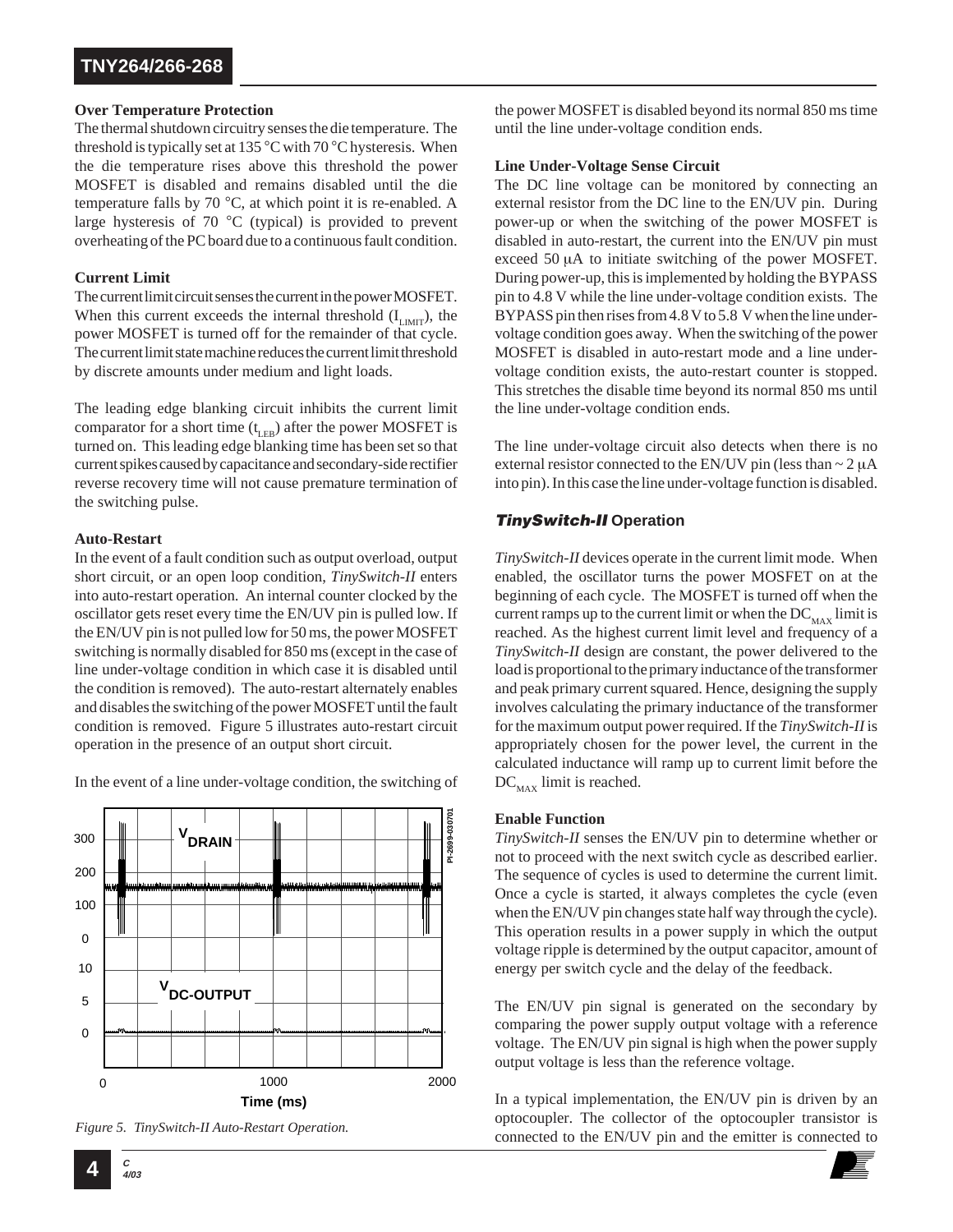the SOURCE pin. The optocoupler LED is connected in series with a Zener diode across the DC output voltage to be regulated. When the output voltage exceeds the target regulation voltage level (optocoupler LED voltage drop plus Zener voltage), the optocoupler LED will start to conduct, pulling the EN/UV pin low. The Zener diode can be replaced by a TL431 reference circuit for improved accuracy.

**ON/OFF Operation with Current Limit State Machine**

The internal clock of the *TinySwitch-II* runs all the time. At the





*Figure 7. TinySwitch-II Operation at Moderately Heavy Loading.*

beginning of each clock cycle, it samples the EN/UV pin to decide whether or not to implement a switch cycle, and based on the sequence of samples over multiple cycles, it determines the appropriate current limit. At high loads, when the EN/UV pin is high (less than 240 µA out of the pin), a switching cycle with the full current limit occurs. At lighter loads, when EN/UV is high, a switching cycle with a reduced current limit occurs.

At near maximum load, *TinySwitch-II* will conduct during nearly all of its clock cycles (Figure 6). At slightly lower load, it will "skip" additional cycles in order to maintain voltage regulation at the power supply output (Figure 7). At medium loads, cycles will be skipped and the current limit will be reduced (Figure 8). At very light loads, the current limit will be reduced even further (Figure 9). Only a small percentage of cycles will occur to satisfy the power consumption of the power supply.

The response time of the *TinySwitch-II*ON/OFF control scheme is very fast compared to normal PWM control. This provides tight regulation and excellent transient response.

#### **Power Up/Down**

The *TinySwitch-II* requires only a 0.1 µF capacitor on the BYPASS pin. Because of its small size, the time to charge this capacitor is kept to an absolute minimum, typically 0.6 ms. Due to the fast nature of the ON/OFF feedback, there is no overshoot at the power supply output. When an external resistor  $(2 \Omega)$  is connected from the positive DC input to the EN/UV pin, the power MOSFET switching will be delayed during power-up until the DC line voltage exceeds the threshold (100 V). Figures 10 and 11 show the power-up timing waveform of *TinySwitch-II Figure 6. TinySwitch-II Operation at Near Maximum Loading.*



*Figure 8. TinySwitch-II Operation at Medium Loading.*

**5**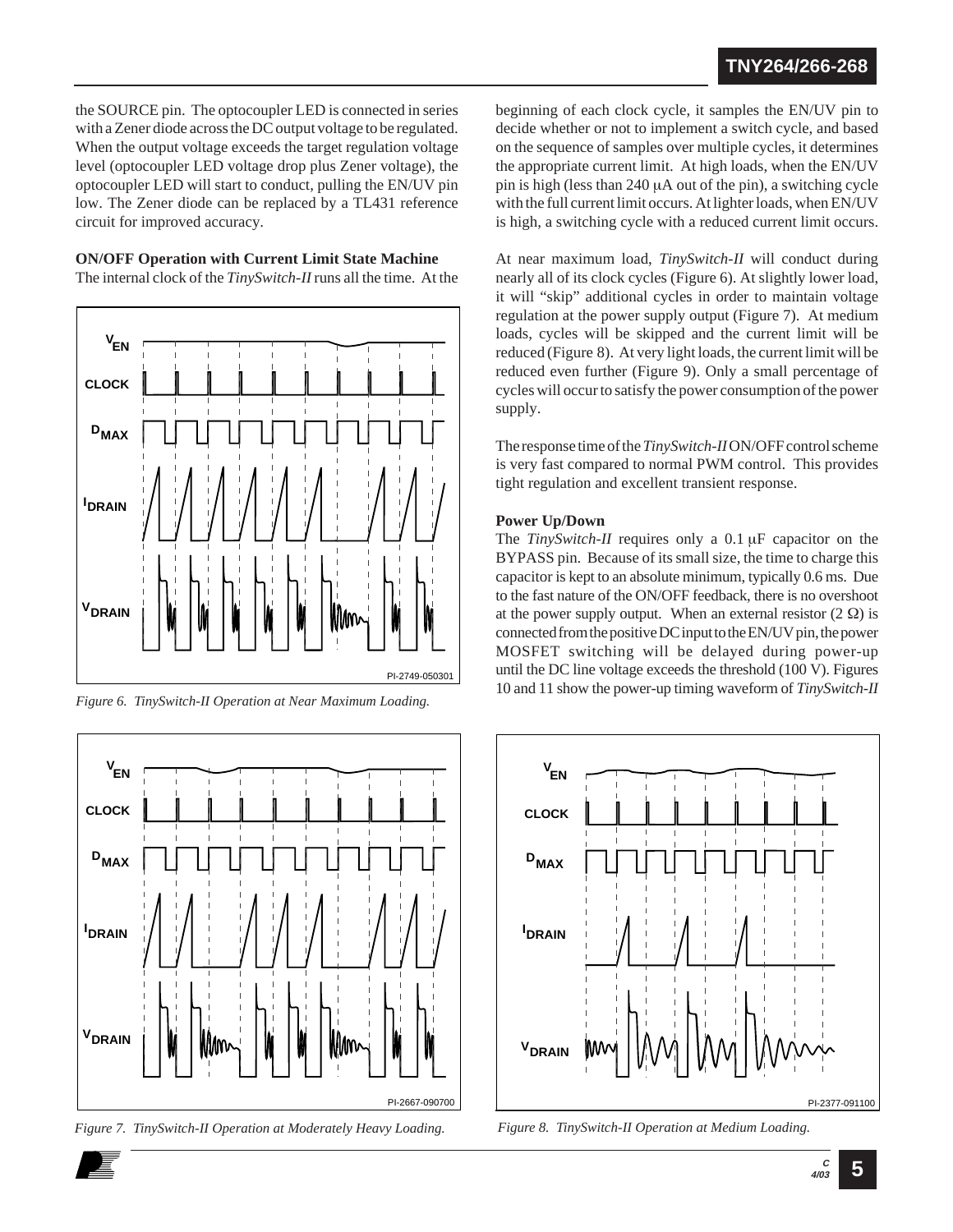

*Figure 9. TinySwitch-II Operation at Very Light Load.*

in applications with and without an external resistor  $(2 \text{ M}\Omega)$ connected to the EN/UV pin.

During power-down, when an external resistor is used, the power MOSFET will switch for 50 ms after the output loses regulation. The power MOSFET will then remain off without any glitches since the under-voltage function prohibits restart when the line voltage is low.

Figure 12 illustrates a typical power-down timing waveform of *TinySwitch-II*. Figure 13 illustrates a very slow power-down timing waveform of *TinySwitch-II* as in standby applications. The external resistor  $(2 M\Omega)$  is connected to the EN/UV pin in this case to prevent unwanted restarts.



*Figure 10. TinySwitch-II Power-up with Optional External UV Resistor (2 M*Ω*) Connected to EN/UV Pin.*



*Figure 11. TinySwitch-II Power-up without Optional External UV Resistor Connected to EN/UV Pin.*



*Figure 12. Normal Power-down Timing (without UV).*



*Figure 13. Slow Power-down Timing with Optional External (2 M*Ω*) UV Resistor Connected to EN/UV Pin.*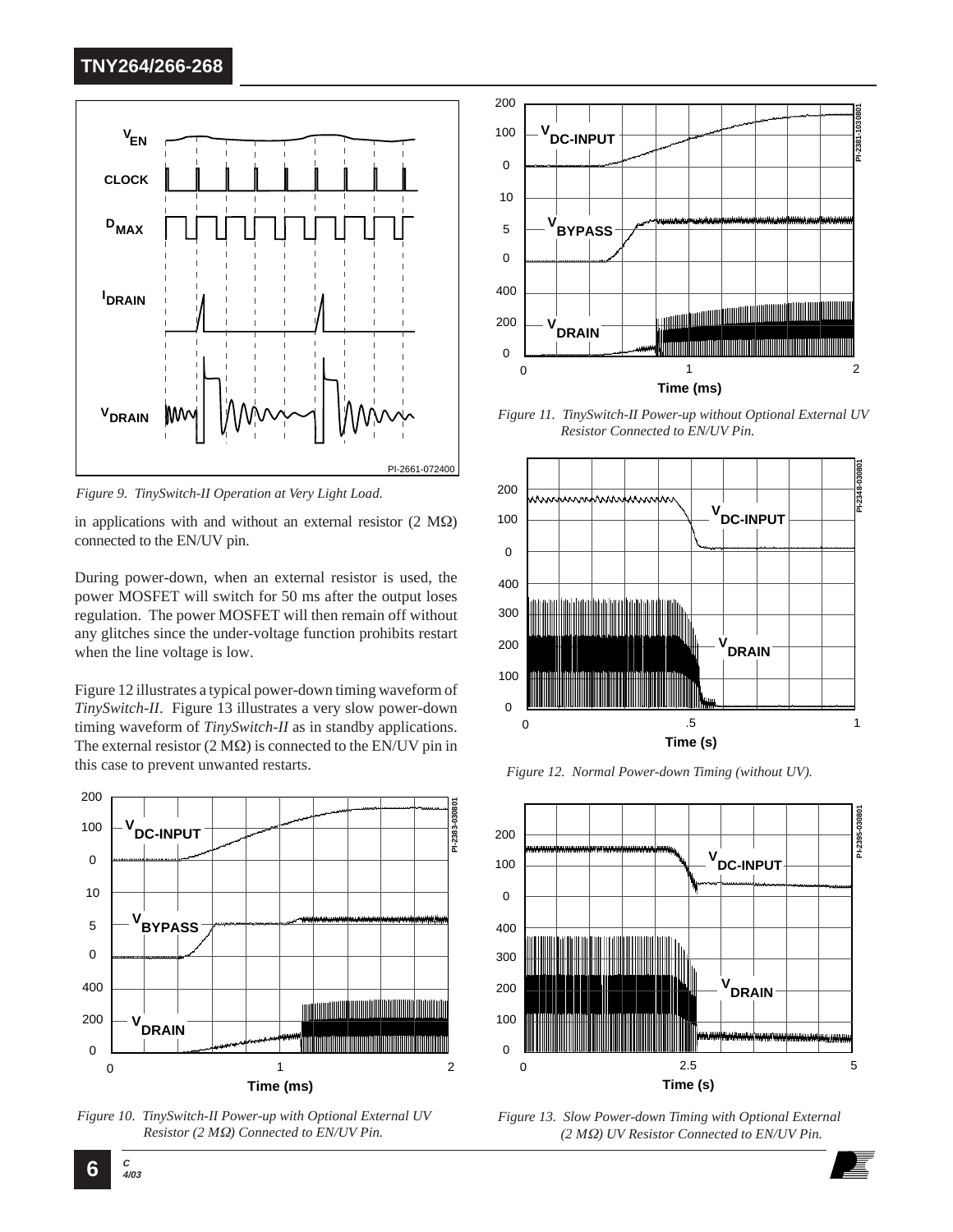

*Figure 14. 2.5 W Constant Voltage, Constant Current Battery Charger with Universal Input (85-265 VAC).*

The *TinySwitch-II* does not require a bias winding to provide power to the chip, because it draws the power directly from the DRAIN pin (see Functional Description above). This has two main benefits. First, for a nominal application, this eliminates the cost of a bias winding and associated components. Secondly, for battery charger applications, the current-voltage characteristic often allows the output voltage to fall close to zero volts while still delivering power. This type of application normally requires a forward-bias winding which has many more associated components. With *TinySwitch-II*, neither are necessary. For applications that require a very low no-load power consumption (50 mW), a resistor from a bias winding to the BYPASS pin can provide the power to the chip. The minimum recommended current supplied is 750 µA. The BYPASS pin in this case will be clamped at 6.3 V. This method will eliminate the power draw from the DRAIN pin, thereby reducing the no-load power consumption and improving fullload efficiency.

#### **Current Limit Operation**

Each switching cycle is terminated when the DRAIN current reaches the current limit of the *TinySwitch-II*. Current limit operation provides good line ripple rejection and relatively constant power delivery independent of input voltage.

#### **BYPASS Pin Capacitor**

The BYPASS pin uses a small 0.1 µF ceramic capacitor for decoupling the internal power supply of the *TinySwitch-II*.

# **Application Examples**

The *TinySwitch-II* is ideal for low cost, high efficiency power supplies in a wide range of applications such as cellular phone chargers, PC standby, TV standby, AC adapters, motor control, appliance control and ISDN or a DSL network termination. The 132 kHz operation allows the use of a low cost EE13 or EF12.6 core transformer while still providing good efficiency. The frequency jitter in *TinySwitch-II* makes it possible to use a single inductor (or two small resistors for under 3 W applications if lower efficiency is acceptable) in conjunction with two input capacitors for input EMI filtering. The auto-restart function removes the need to oversize the output diode for short circuit conditions allowing the design to be optimized for low cost and maximum efficiency. In charger applications, it eliminates the need for a second optocoupler and Zener diode for open loop fault protection. Auto-restart also saves the cost of adding a fuse or increasing the power rating of the current sense resistors to survive reverse battery conditions. For applications requiring under-voltage lock out (UVLO), such as PC standby, the *TinySwitch-II* eliminates several components and saves cost. *TinySwitch-II* is well suited for applications that require constant voltage and constant current output. As *TinySwitch-II* is always powered from the input high voltage, it therefore does not rely on bias winding voltage. Consequently this greatly simplifies designing chargers that must work down to zero volts on the output.

**7**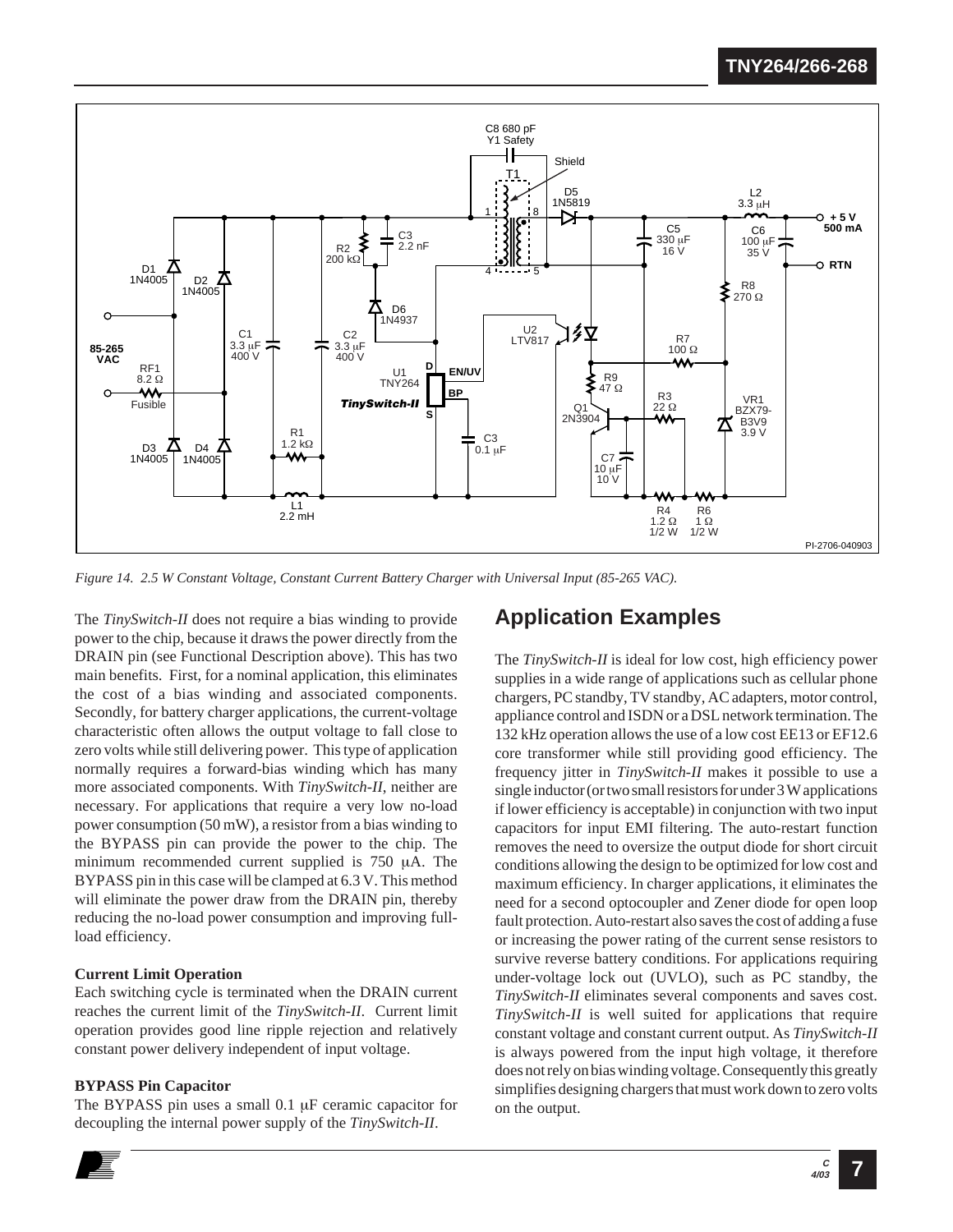#### **2.5 W CV/CC Cell-Phone Charger**

As an example, Figure 14 shows a TNY264 based 5 V, 0.5 A, cellular phone charger operating over a universal input range (85-265 VAC). The inductor (L1) forms a  $\pi$ -filter in conjunction with C1 and C2. The resistor R1 damps resonances in the inductor L1. Frequency jittering operation of *TinySwitch-II* allows the use of a simple  $\pi$ -filter described above in combination with a single low value Y1-capacitor (C8) to meet worldwide conducted EMI standards. The addition of a shield winding in the transformer allows conducted EMI to be met even with the output capacitively earthed (which is the worst case condition for EMI). The diode D6, capacitor C3 and resistor R2 comprise the clamp circuit, limiting the leakage inductance turn-off voltage spike on the *TinySwitch-II* DRAIN pin to a safe value. The output voltage is determined by the sum of the optocoupler U2 LED forward drop (~1 V), and Zener diode VR1 voltage. Resistor R8 maintains a bias current through the Zener diode to ensure it is operated close to the Zener test current.

A simple constant current circuit is implemented using the  $V_{BE}$ of transistor Q1 to sense the voltage across the current sense resistor R4. When the drop across R4 exceeds the  $V_{BE}$  of transistor Q1, it turns on and takes over control of the loop by driving the optocoupler LED. Resistor R6 assures sufficient voltage to keep the control loop in operation down to zero volts at the output. With the output shorted, the drop across R4 and R6 (~1.2 V) is sufficient to keep the Q1 and LED circuit active. Resistors R7 and R9 limit the forward current that could be drawn through VR1 by Q1 under output short circuit conditions, due to the voltage drop across R4 and R6.

#### **10 and 15 W Standby Circuits**

Figures 15 and 16 show examples of circuits for standby applications. They both provide two outputs: an isolated 5 V and a 12 V primary referenced output. The first, using TNY266P, provides 10 W, and the second, using TNY267P, 15 W of output power. Both operate from an input range of 140 to 375 VDC, corresponding to a 230 VAC or 100/115 VAC with doubler input. The designs take advantage of the line undervoltage detect, auto-restart and higher switching frequency of *TinySwitch-II*. Operation at 132 kHz allows the use of a smaller and lower cost transformer core, EE16 for 10 W and EE22 for 15 W. The removal of pin 6 from the 8 pin DIP *TinySwitch-II* packages provides a large creepage distance which improves reliability in high pollution environments such as fan cooled power supplies.

Capacitor C1 provides high frequency decoupling of the high voltage DC supply, only necessary if there is a long trace length from the DC bulk capacitors of the main supply. The line sense resistors R2 and R3 sense the DC input voltage for line undervoltage. When the AC is turned off, the under-voltage detect feature of the *TinySwitch-II* prevents auto-restart glitches at the output caused by the slow discharge of large storage capacitance in the main converter. This is achieved by preventing the *TinySwitch-II* from switching when the input voltage goes below a level needed to maintain output regulation, and keeping it off until the input voltage goes above the under-voltage threshold, when the AC is turned on again. With R2 and R3, giving a combined value of  $4 \text{ M}\Omega$ , the power up under-voltage threshold is set at 200 VDC, slightly below the lowest required operating DC input voltage, for start-up at 170 VAC, with doubler. This feature saves several components needed to implement the glitch-free turn-off compared with discrete or *TOPSwitch-II* based designs. During turn-on the rectified DC input voltage needs to exceed 200 V under-voltage threshold for the power supply to start operation. But, once the power supply is on it will continue to operate down to 140 V rectified DC input voltage to provide the required hold up time for the standby output.

The auxiliary primary side winding is rectified and filtered by D2 and C2 to create a 12 V primary bias output voltage for the main power supply primary controller. In addition, this voltage is used to power the *TinySwitch-II* via R4. Although not necessary for operation, supplying the *TinySwitch-II* externally reduces the device quiescent dissipation by disabling the internal drain derived current source normally used to keep the BYPASS pin capacitor (C3) charged. An R4 value of 10 kΩ provides 600 µA into the BYPASS pin, which is slightly in excess of the current consumption of *TinySwitch-II*. The excess current is safely clamped by an on-chip active Zener diode to 6.3 V.

The secondary winding is rectified and filtered by D3 and C6. For a 15 W design an additional output capacitor, C7, is required due to the larger secondary ripple currents compared to the 10 W standby design. The auto-restart function limits output current during short circuit conditions, removing the need to over rate D3. Switching noise filtering is provided by L1 and C8. The 5 V output is sensed by U2 and VR1. R5 is used to ensure that the Zener diode is biased at its test current and R6 centers the output voltage at 5 V.

In many cases the Zener regulation method provides sufficient accuracy (typically  $\pm$  6% over a 0 °C to 50 °C temperature range). This is possible because *TinySwitch-II*limits the dynamic range of the optocoupler LED current, allowing the Zener diode to operate at near constant bias current. However, if higher accuracy is required, a TL431 precision reference IC may be used to replace VR1.

**4/03**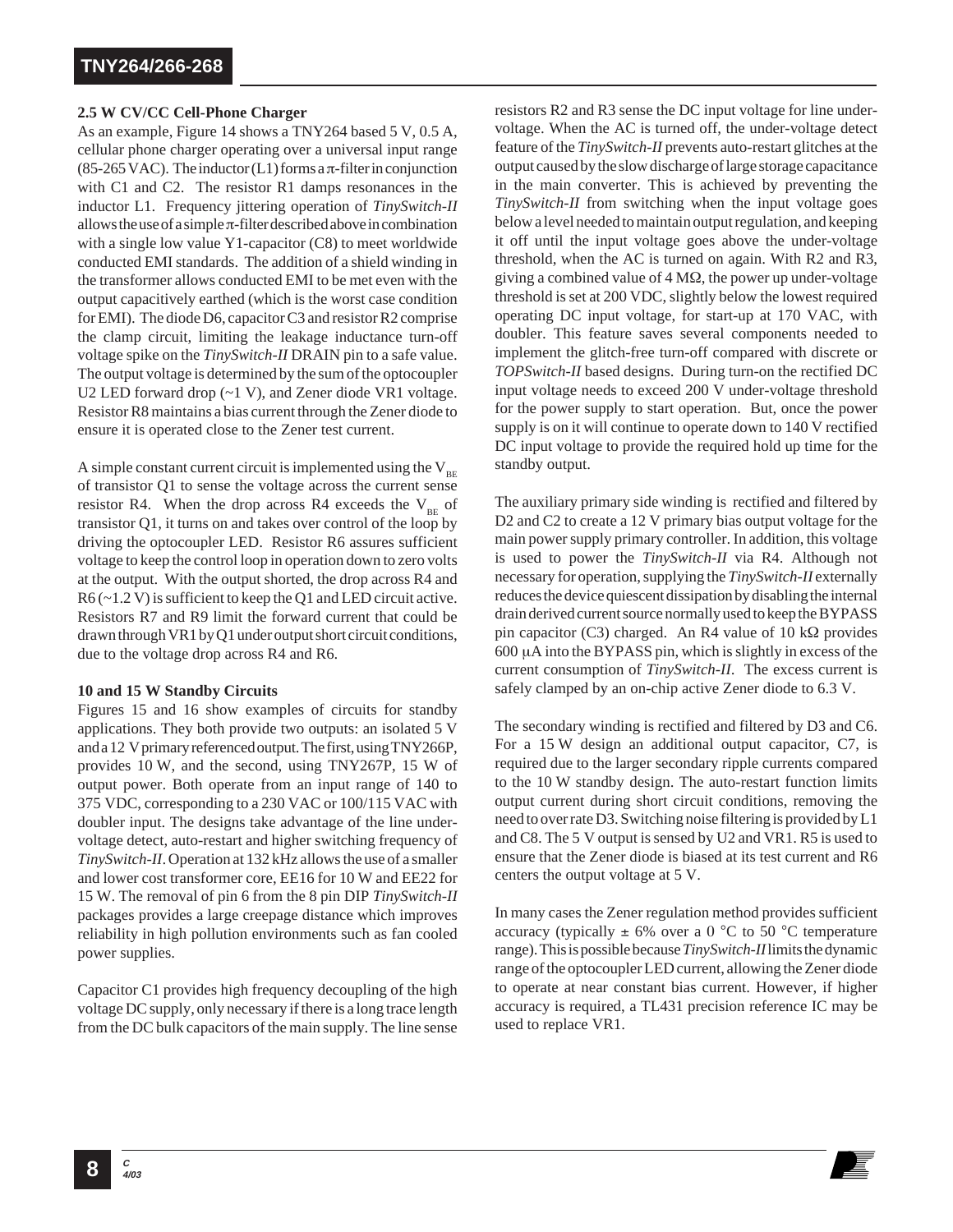

*Figure 15. 10 W Standby Supply.*



*Figure 16. 15 W Standby Supply.*

**9**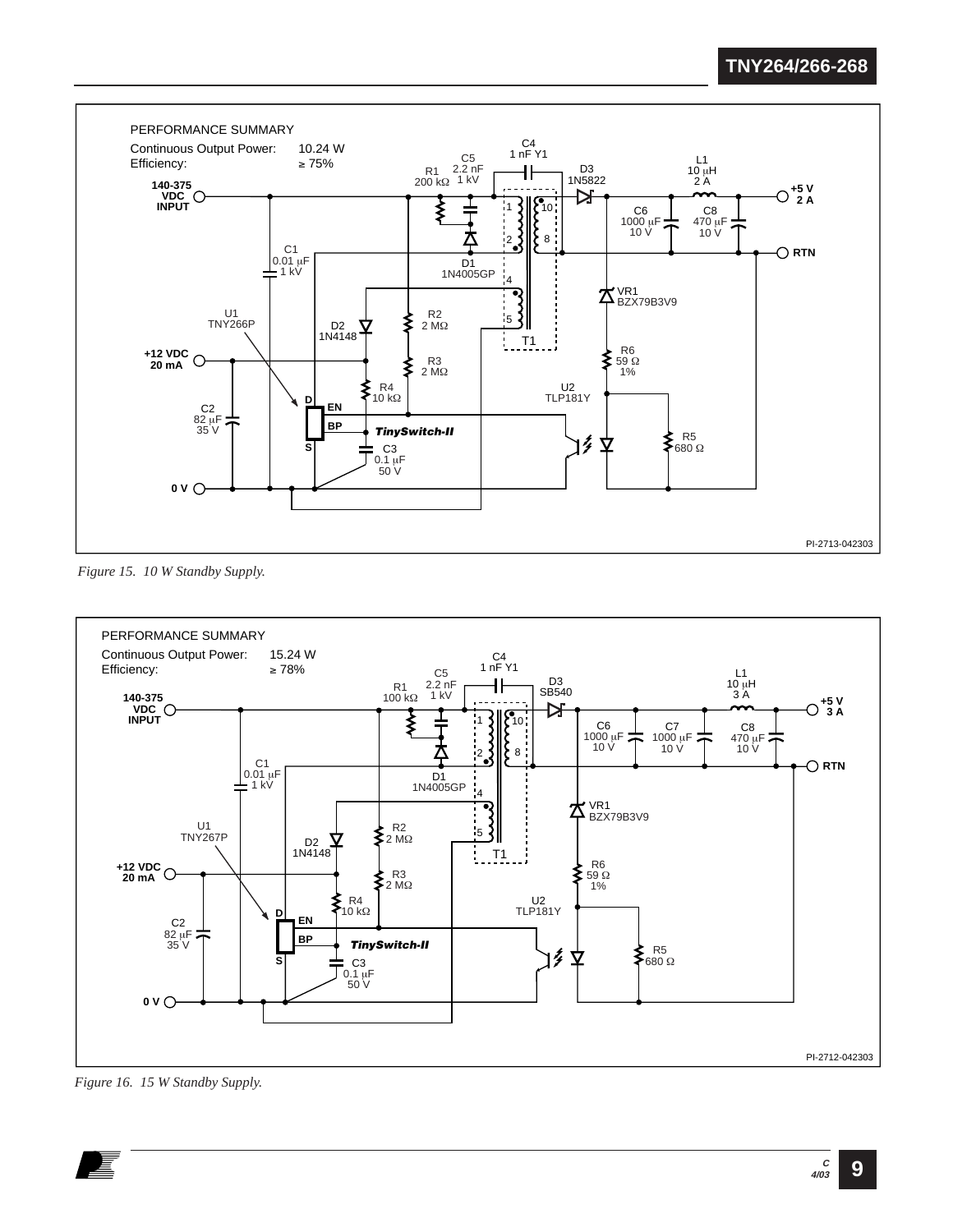# **Key Application Considerations**

### **TinySwitch-II vs. TinySwitch**

Table 2 compares the features and performance differences between the TNY254 device of the *TinySwitch* family with the *TinySwitch-II* family of devices. Many of the new features eliminate the need for or reduce the cost of circuit components. Other features simplify the design and enhance performance.

| <b>Function</b>                                                                                  | <b>TinySwitch</b><br><b>TNY254</b> | <b>TinySwitch-II</b><br>TNY264/266-268 | <b>TinySwitch-II Advantages</b>                                                                                                                                                                          |
|--------------------------------------------------------------------------------------------------|------------------------------------|----------------------------------------|----------------------------------------------------------------------------------------------------------------------------------------------------------------------------------------------------------|
| <b>Switching Frequency</b><br>and Tolerance<br><b>Temperature Variation</b><br>$(0 - 100 °C)$ ** | 44 kHz ±10% (@25 °C)<br>$+8%$      | 132 kHz ±6% (@25 °C)<br>$+2%$          | • Smaller transformer for low cost<br>• Ease of design<br>• Manufacturability<br>· Optimum design for lower cost                                                                                         |
| Active Frequency Jitter                                                                          | $N/A^*$                            | $±4$ kHz                               | • Lower EMI minimizing filter<br>component costs                                                                                                                                                         |
| Transformer<br><b>Audible Noise</b><br>Reduction                                                 | $N/A^*$                            | Yes - built into<br>controller         | • Practically eliminates audible noise<br>with ordinary dip varnished<br>transformer - no special construction<br>or gluing required                                                                     |
| Line UV Detect                                                                                   | $N/A^*$                            | Single resistor<br>programmable        | • Prevents power on/off glitches                                                                                                                                                                         |
| <b>Current Limit Tolerance</b><br><b>Temperature Variation</b><br>$(0 - 100 °C)$ **              | $± 11\% (@25 °C)$<br>$-8%$         | $± 7\% (@25 °C)$<br>0%                 | • Increases power capability and<br>simplifies design for high volume<br>manufacturing                                                                                                                   |
| Auto-Restart                                                                                     | $N/A^*$                            | 6% effective on-time                   | • Limits output short-circuit current to<br>less than full load current<br>- No output diode size penalty.<br>• Protects load in open loop fault<br>conditions<br>- No additional components<br>required |
| <b>BYPASS Pin</b><br>Zener Clamp                                                                 | $N/A^*$                            | Internally clamped to<br>6.3 V         | • Allows TinySwitch-II to be powered<br>from a low voltage bias winding to<br>improve efficiency and to reduce<br>on-chip power dissipation                                                              |
| DRAIN Creepage at<br>Package                                                                     | 0.037" / 0.94 mm                   | $0.137" / 3.48$ mm                     | • Greater immunity to arcing as a<br>result of dust, debris or other<br>contaminants build-up                                                                                                            |

*\*Not available. \*\* See typical performance curves.*

*Table 2. Comparison Between TinySwitch and TinySwitch-II.*

#### **Design**

#### **Output Power**

Table 1 (front page) shows the practical maximum continuous output power levels that can be obtained under the following conditions:

1. The minimum DC input voltage is 90 V or higher for 85 VAC input, or 240 V or higher for 230 VAC input or 115 VAC input with a voltage doubler. This corresponds to a filter capacitor of  $3 \mu$ F/W for universal input and  $1 \mu$ F/W for 230 or 115 VAC with doubler input.

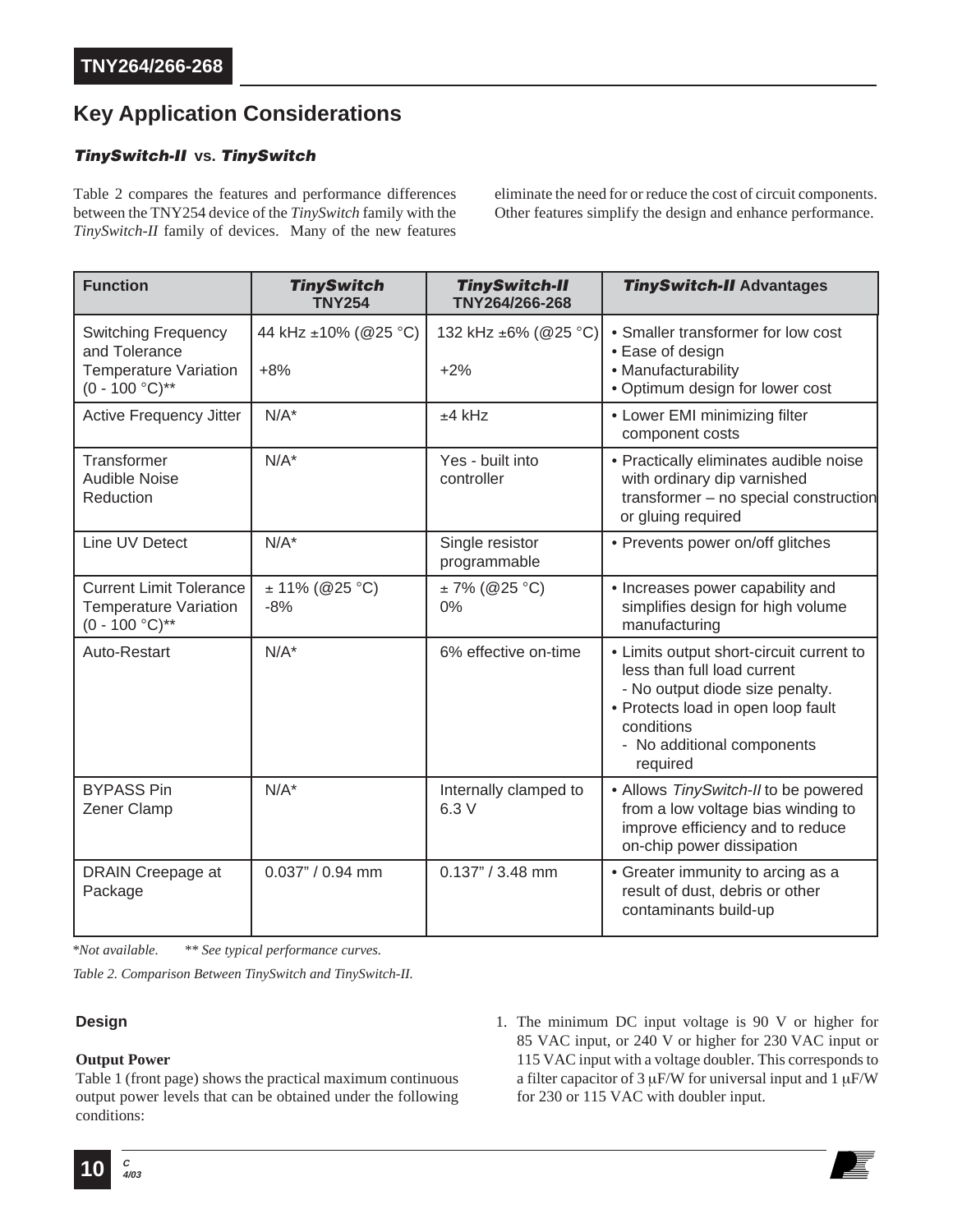- 2. A secondary output of 5 V with a Schottky rectifier diode.
- 3. Assumed efficiency of 77% (TNY267 & TNY268), 75% (TNY266) and 73% (TNY264).
- 4. The parts are board mounted with SOURCE pins soldered to sufficient area of copper to keep the die temperature at or below 100 °C.

In addition to the thermal environment (sealed enclosure, ventilated, open frame, etc.), the maximum power capability of *TinySwitch-II* in a given application depends on transformer core size and design (continuous or discontinuous), efficiency, minimum specified input voltage, input storage capacitance, output voltage, output diode forward drop, etc., and can be different from the values shown in Table 1.

#### **Audible Noise**

The *TinySwitch-II* practically eliminates any transformer audio noise using simple ordinary varnished transformer construction. No gluing of the cores is needed. The audio noise reduction is accomplished by the *TinySwitch-II* controller reducing the current limit in discrete steps as the load is reduced. This minimizes the flux density in the transformer when switching at audio frequencies.

#### **Worst Case EMI & Efficiency Measurement**

Since identical *TinySwitch-II* supplies may operate at several different frequencies under the same load and line conditions, care must be taken to ensure that measurements are made under worst case conditions. When measuring efficiency or EMI verify that the *TinySwitch-II*is operating at maximum frequency and that measurements are made at both low and high line input voltages to ensure the worst case result is obtained.

#### **Layout**

#### **Single Point Grounding**

Use a single point ground connection at the SOURCE pin for the BYPASS pin capacitor and the Input Filter Capacitor (see Figure 17).

#### **Primary Loop Area**

The area of the primary loop that connects the input filter capacitor, transformer primary and *TinySwitch-II* together should be kept as small as possible.

#### **Primary Clamp Circuit**

A clamp is used to limit peak voltage on the DRAIN pin at turnoff. This can be achieved by using an RCD clamp (as shown in Figure 14). A Zener and diode clamp (200 V) across the primary or a single 550 V Zener clamp from DRAIN to SOURCE can also be used. In all cases care should be taken to minimize the circuit path from the clamp components to the transformer and *TinySwitch-II*.

#### **Thermal Considerations**

Copper underneath the *TinySwitch-II* acts not only as a single point ground, but also as a heatsink. The hatched areas shown in Figure 17 should be maximized for good heat sinking of *TinySwitch-II* and the same applies to the output diode.

#### **EN/UV pin**

If a line under-voltage detect resistor is used then the resistor should be mounted as close as possible to the EN/UV pin to minimize noise pick up.

The voltage rating of a resistor should be considered for the under-voltage detect (Figure 15: R2, R3) resistors. For 1/4 W resistors, the voltage rating is typically 200 V continuous, whereas for 1/2 W resistors the rating is typically 400 V continuous.

#### **Y-Capacitor**

The placement of the Y-capacitor should be directly from the primary bulk capacitor positive rail to the common/return terminal on the secondary side. Such placement will maximize the EMI benefit of the Y-capacitor and avoid problems in common-mode surge testing.

#### **Optocoupler**

It is important to maintain the minimum circuit path from the optocoupler transistor to the *TinySwitch-II* EN/UV and SOURCE pins to minimize noise coupling.

The EN/UV pin connection to the optocoupler should be kept to an absolute minimum (less than 12.7 mm or 0.5 in.), and this connection should be kept away from the DRAIN pin (minimum of 5.1 mm or 0.2 in.).

#### **Output Diode**

For best performance, the area of the loop connecting the secondary winding, the Output Diode and the Output Filter Capacitor, should be minimized. See Figure 17 for optimized layout. In addition, sufficient copper area should be provided at the anode and cathode terminals of the diode for adequate heatsinking.

#### **Input and Output Filter Capacitors**

There are constrictions in the traces connected to the input and output filter capacitors. These constrictions are present for two reasons. The first is to force all the high frequency currents to flow through the capacitor (if the trace were wide then it could flow around the capacitor). Secondly, the constrictions minimize the heat transferred from the *TinySwitch-II* to the input filter capacitor and from the secondary diode to the output filter capacitor. The common/return (the negative output terminal in Figure 17) terminal of the output filter capacitor should be connected with a short, low impedance path to the secondary winding. In addition, the common/return output connection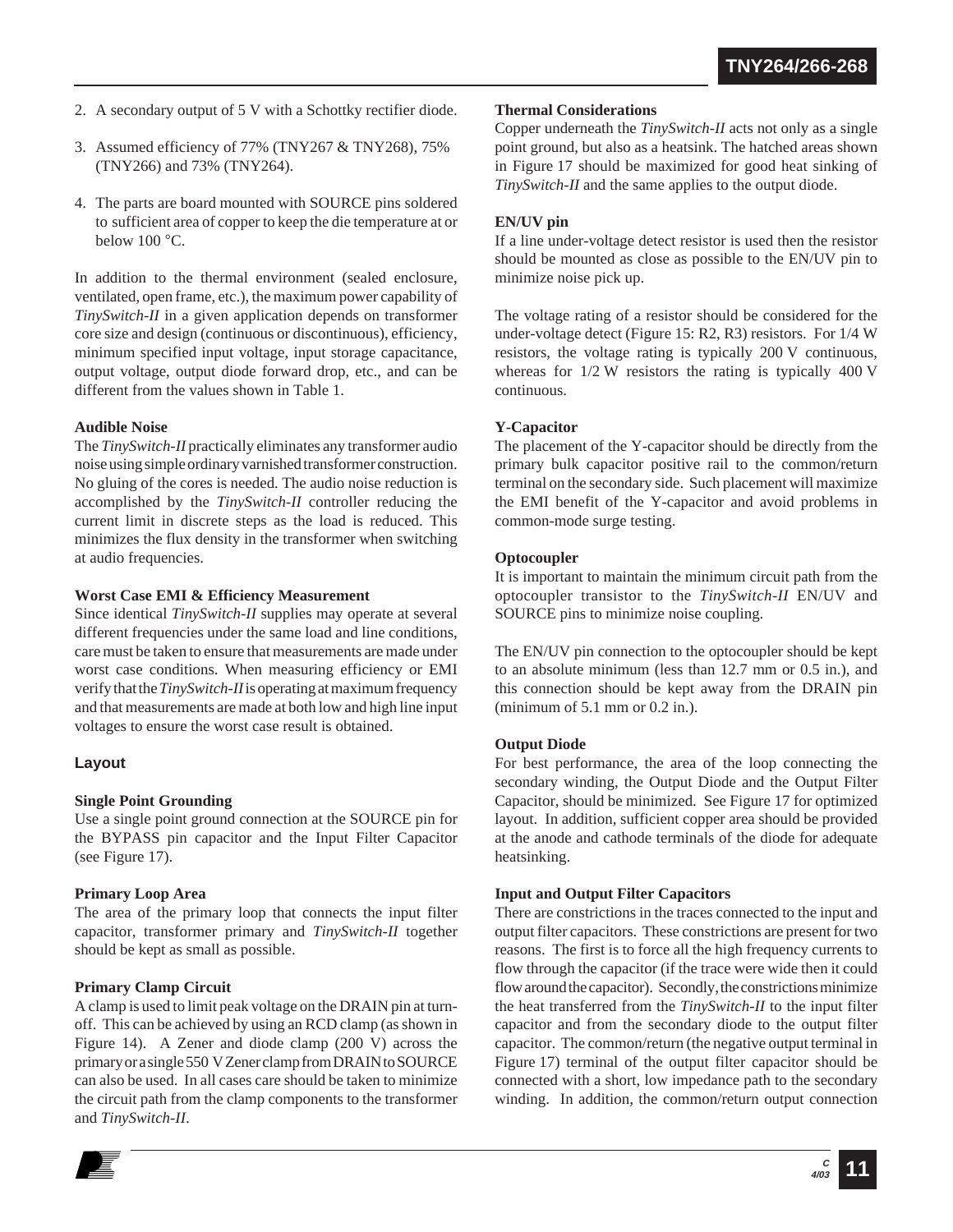

*Figure 17. Recommended Circuit Board Layout for TinySwitch-II with Under-Voltage Lock Out Resistor.*

should be taken directly from the secondary winding pin and not from the Y-capacitor connection point.

#### **For the most up-to-date information visit the PI Web site at: www.powerint.com**

#### **PC Board Cleaning**

Power Integrations does not recommend the use of "no clean" flux.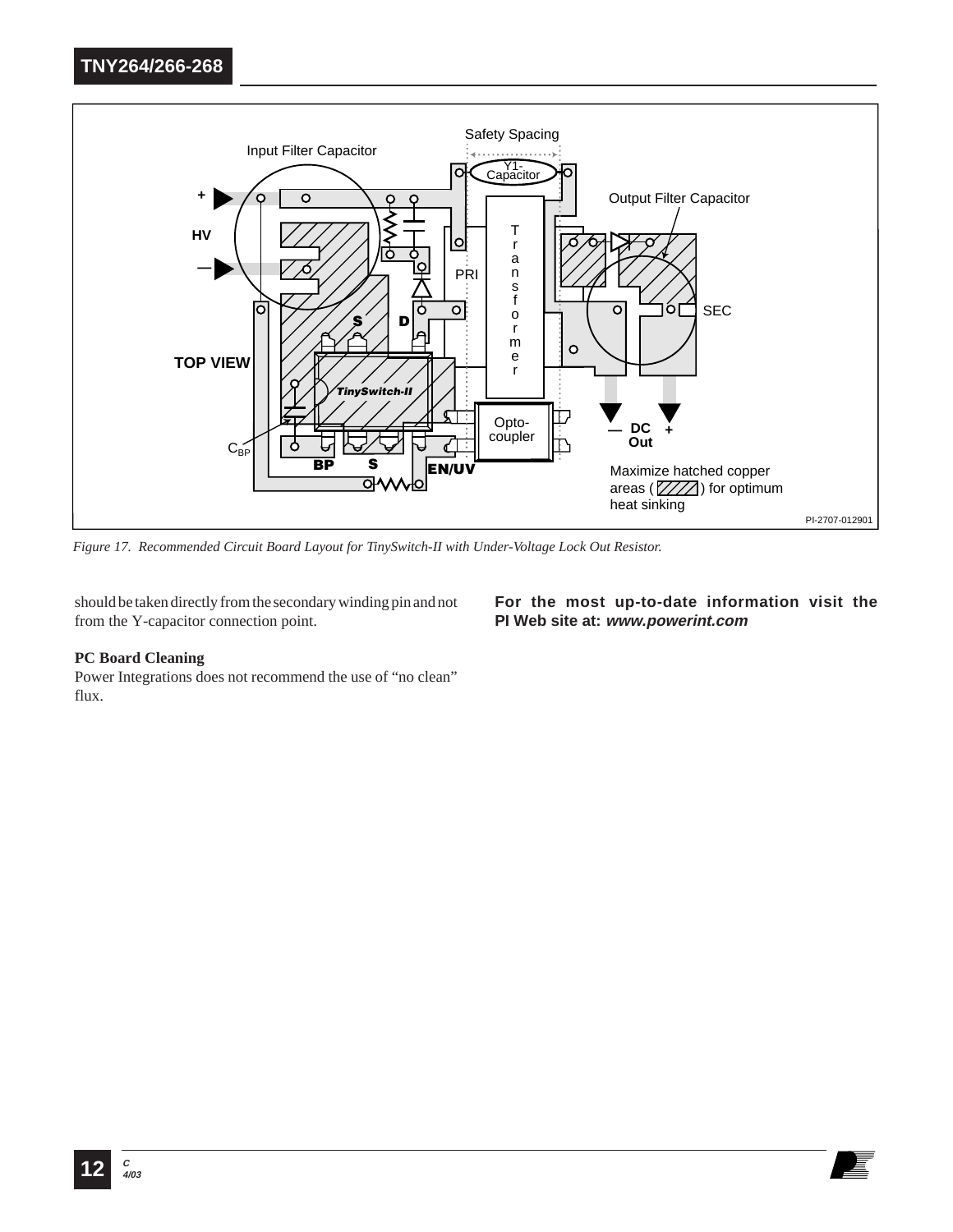## **ABSOLUTE MAXIMUM RATINGS(1)**

| 3. $1/16$ " from case for 5 seconds. |
|--------------------------------------|

### **THERMAL IMPEDANCE**

Thermal Impedance: P/G Package:  $(\theta_{JA})$  ......... 70°C/W<sup>(2)</sup>; 60 °C/W<sup>(3)</sup>

垕

**Notes:**

1. Measured on the SOURCE pin close to plastic interface.

- (θJC)(1) .......................... 11 °C/W
	- 2. Soldered to 0.36 sq. inch (232 mm2 ), 2oz. (610 gm/m2 ) copper clad.
	- 3. Soldered to 1 sq. inch  $(645 \text{ mm}^2)$ , 2oz.  $(610 \text{ gm/m}^2)$  copper clad.

| <b>Parameter</b>                                     | <b>Symbol</b>                | <b>Conditions</b><br>SOURCE = 0 V; T <sub>1</sub> = -40 to 125 °C<br>See Figure 18<br>(Unless Otherwise Specified) |                             | <b>Min</b> | <b>Typ</b> | <b>Max</b> | <b>Units</b> |
|------------------------------------------------------|------------------------------|--------------------------------------------------------------------------------------------------------------------|-----------------------------|------------|------------|------------|--------------|
| <b>CONTROL FUNCTIONS</b>                             |                              |                                                                                                                    |                             |            |            |            |              |
| Output<br>Frequency                                  | $f_{\rm osc}$                | $T_1 = 25 °C$<br>See Figure 4                                                                                      | Average<br>Peak-Peak Jitter | 124        | 132<br>8   | 140        | kHz          |
| Maximum<br>Duty Cycle                                | $\mathsf{DC}_{\mathsf{MAX}}$ | S1 Open                                                                                                            |                             | 62         | 65         | 68         | $\%$         |
| <b>EN/UV Pin Turnoff</b><br><b>Threshold Current</b> | $I_{DIS}$                    | $T_{\rm J}$ = -40 °C to 125 °C                                                                                     |                             | $-300$     | $-240$     | $-170$     | μA           |
| <b>EN/UV Pin</b>                                     | $V_{EN}$                     | $I_{EN/UV}$ = -125 $\mu$ A                                                                                         |                             | 0.4        | 1.0        | 1.5        | $\vee$       |
| Voltage                                              |                              | $I_{EN/UV}$ = 25 µA                                                                                                |                             | 1.3        | 2.3        | 2.7        |              |
| <b>DRAIN</b><br><b>Supply Current</b>                | $I_{S1}$                     | $V_{F N/UV} = 0 V$                                                                                                 |                             | 320        | 430        | 500        | μA           |
|                                                      |                              | EN/UV Open                                                                                                         | <b>TNY264</b>               | 170        | 225        | 270        | $\mu$ A      |
|                                                      | $I_{s2}$                     | (MOSFET<br>Switching)<br>See Note A, B                                                                             | <b>TNY266</b>               | 200        | 265        | 320        |              |
|                                                      |                              |                                                                                                                    | <b>TNY267</b>               | 240        | 315        | 380        |              |
|                                                      |                              |                                                                                                                    | <b>TNY268</b>               | 285        | 380        | 460        |              |
|                                                      | $I_{CH1}$                    | $V_{BP} = 0 V,$<br>T <sub>J</sub> = 25 °C                                                                          | <b>TNY264</b>               | $-5.5$     | $-3.3$     | $-1.8$     |              |
| <b>BYPASS Pin</b>                                    |                              | See Note C, D                                                                                                      | TNY266-268                  | $-7.5$     | $-4.6$     | $-2.5$     | mA           |
| <b>Charge Current</b>                                | $I_{CH2}$                    | $V_{BP} = 4 V,$<br>$T_{J} = 25 °C$<br>See Note C, D                                                                | <b>TNY264</b>               | $-3.8$     | $-2.0$     | $-1.0$     |              |
|                                                      |                              |                                                                                                                    | TNY266-268                  | $-4.5$     | $-3.0$     | $-1.5$     |              |
| <b>BYPASS Pin</b><br>Voltage                         | $V_{BP}$                     | See Note C                                                                                                         |                             | 5.6        | 5.85       | 6.15       | $\vee$       |
| <b>BYPASS Pin</b><br><b>Voltage Hysteresis</b>       | $V_{BPH}$                    |                                                                                                                    |                             | 0.80       | 0.95       | 1.20       | $\vee$       |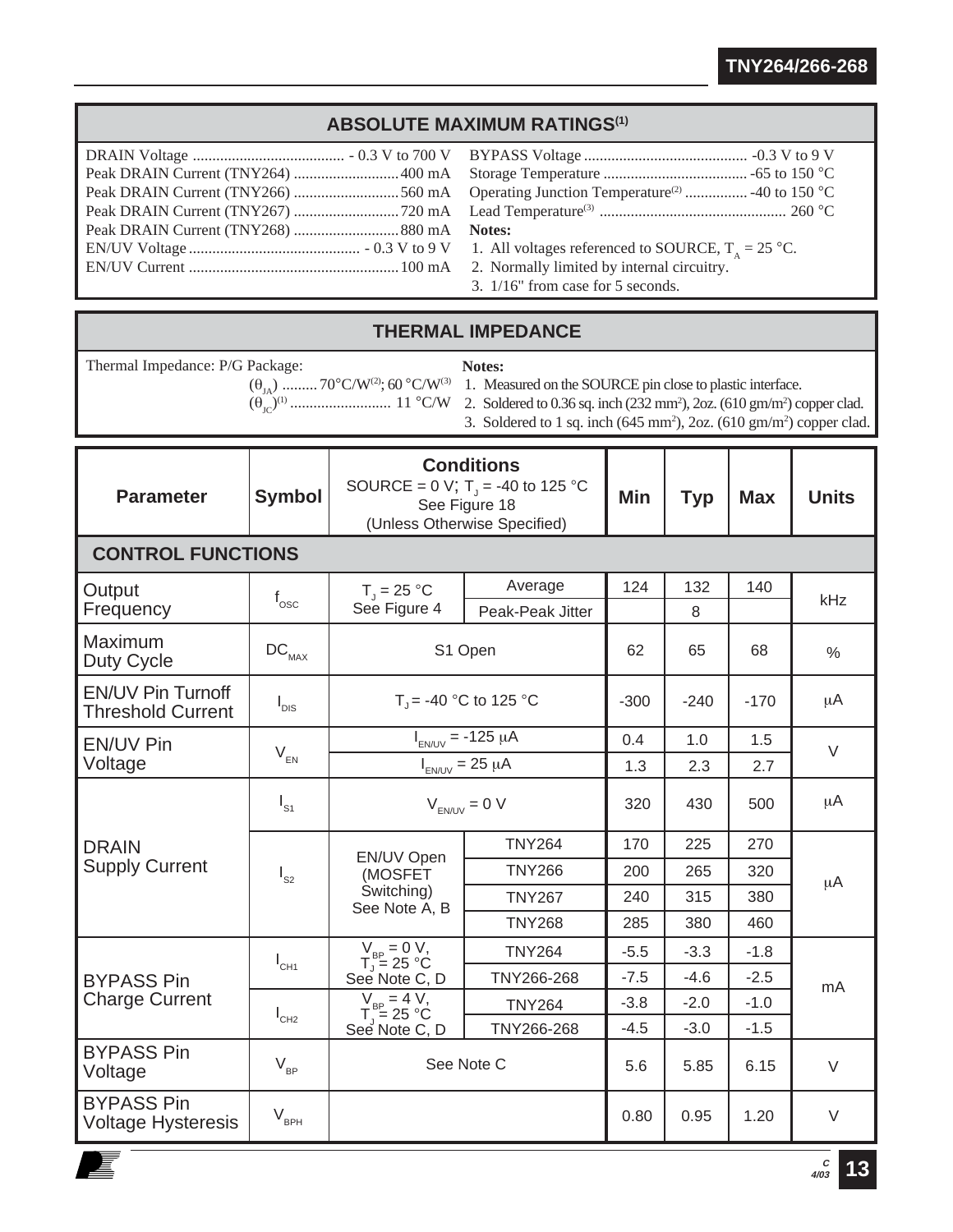| <b>Parameter</b>                                    | <b>Symbol</b>      | <b>Conditions</b><br>SOURCE = 0 V; T <sub>J</sub> = -40 to 125 °C<br>See Figure 18<br>(Unless Otherwise Specified) |                                         | Min                   | <b>Typ</b> | <b>Max</b> | <b>Units</b> |
|-----------------------------------------------------|--------------------|--------------------------------------------------------------------------------------------------------------------|-----------------------------------------|-----------------------|------------|------------|--------------|
| <b>CONTROL FUNCTIONS (cont.)</b>                    |                    |                                                                                                                    |                                         |                       |            |            |              |
| <b>EN/UV Pin Line</b><br>Under-voltage<br>Threshold | $I_{LUV}$          | $T_1 = 25 °C$                                                                                                      | 44                                      | 49                    | 54         | $\mu$ A    |              |
| <b>CIRCUIT PROTECTION</b>                           |                    |                                                                                                                    |                                         |                       |            |            |              |
|                                                     |                    | <b>TNY264</b><br>$T_i = 25 °C$                                                                                     | $di/dt = 50$ mA/ $\mu$ s<br>See Note E  | 233                   | 250        | 267        | mA           |
|                                                     |                    | <b>TNY266</b><br>$T_{\rm J}$ = 25 °C                                                                               | $di/dt = 70$ mA/ $\mu$ s<br>See Note E  | 325                   | 350        | 375        |              |
| <b>Current Limit</b>                                | I <sub>LIMIT</sub> | <b>TNY267</b><br>$T_{\rm J}$ = 25 °C                                                                               | $di/dt = 90$ mA/ $\mu$ s<br>See Note E  | 419                   | 450        | 481        |              |
|                                                     |                    | <b>TNY268</b><br>$T_{\text{J}}$ = 25 °C                                                                            | $di/dt = 110$ mA/ $\mu$ s<br>See Note E | 512                   | 550        | 588        |              |
| <b>Initial Current</b><br>Limit                     | $I_{INT}$          | See Figure 21<br>$T_{\rm J} = 25 \,^{\circ}C$                                                                      |                                         | 0.65x<br>ILIMIT (MIN) |            |            | mA           |
| <b>Leading Edge</b><br><b>Blanking Time</b>         | $t_{LEB}$          | $T_{\parallel}$ = 25 °C<br>See Note F                                                                              |                                         | 170                   | 215        |            | ns           |
| <b>Current Limit</b><br>Delay                       | $t_{\text{ILD}}$   | $T_{\rm J}$ = 25 °C<br>See Note F, G                                                                               |                                         |                       | 150        |            | ns           |
| <b>Thermal Shutdown</b><br>Temperature              |                    |                                                                                                                    |                                         | 125                   | 135        | 150        | $^{\circ}C$  |
| <b>Thermal Shutdown</b><br><b>Hysteresis</b>        |                    |                                                                                                                    |                                         |                       | 70         |            | $^{\circ}C$  |
| <b>OUTPUT</b>                                       |                    |                                                                                                                    |                                         |                       |            |            |              |
|                                                     | $R_{DS(ON)}$       | <b>TNY264</b>                                                                                                      | $T_1 = 25 °C$                           |                       | 28         | 32         | $\Omega$     |
|                                                     |                    | $I_p = 25$ mA                                                                                                      | $T_1 = 100 °C$                          |                       | 42         | 48         |              |
|                                                     |                    | <b>TNY266</b>                                                                                                      | $T_{\rm j} = 25 \,^{\circ}C$            |                       | 14         | 16         |              |
| <b>ON-State</b>                                     |                    | $I_{p} = 35 \text{ mA}$                                                                                            | $T_{\text{J}}$ = 100 °C                 |                       | 21         | 24         |              |
| Resistance                                          |                    | <b>TNY267</b>                                                                                                      | $T_{\parallel}$ = 25 °C                 |                       | 7.8        | 9.0        |              |
|                                                     |                    | $I_{p} = 45 \text{ mA}$                                                                                            | $T_{\rm j}$ = 100 °C                    |                       | 11.7       | 13.5       |              |
|                                                     |                    | <b>TNY268</b>                                                                                                      | $T_1 = 25 °C$                           |                       | 5.2        | 6.0        |              |
|                                                     |                    | $I_p = 55$ mA                                                                                                      | $T_1 = 100 °C$                          |                       | 7.8        | 9.0        |              |
| <b>OFF-State Drain</b>                              | $I_{DSS}$          | $V_{_{RP}} = 6.2 V,$<br>$V_{EN/UV} = 0 V$ ,                                                                        | <b>TNY264</b><br><b>TNY266</b>          |                       |            | 50         | μA           |
| Leakage Current                                     |                    | $V_{DS} = 560 V,$<br>$T_{j}$ = 125 °C                                                                              | <b>TNY267</b><br><b>TNY268</b>          |                       |            | 100        |              |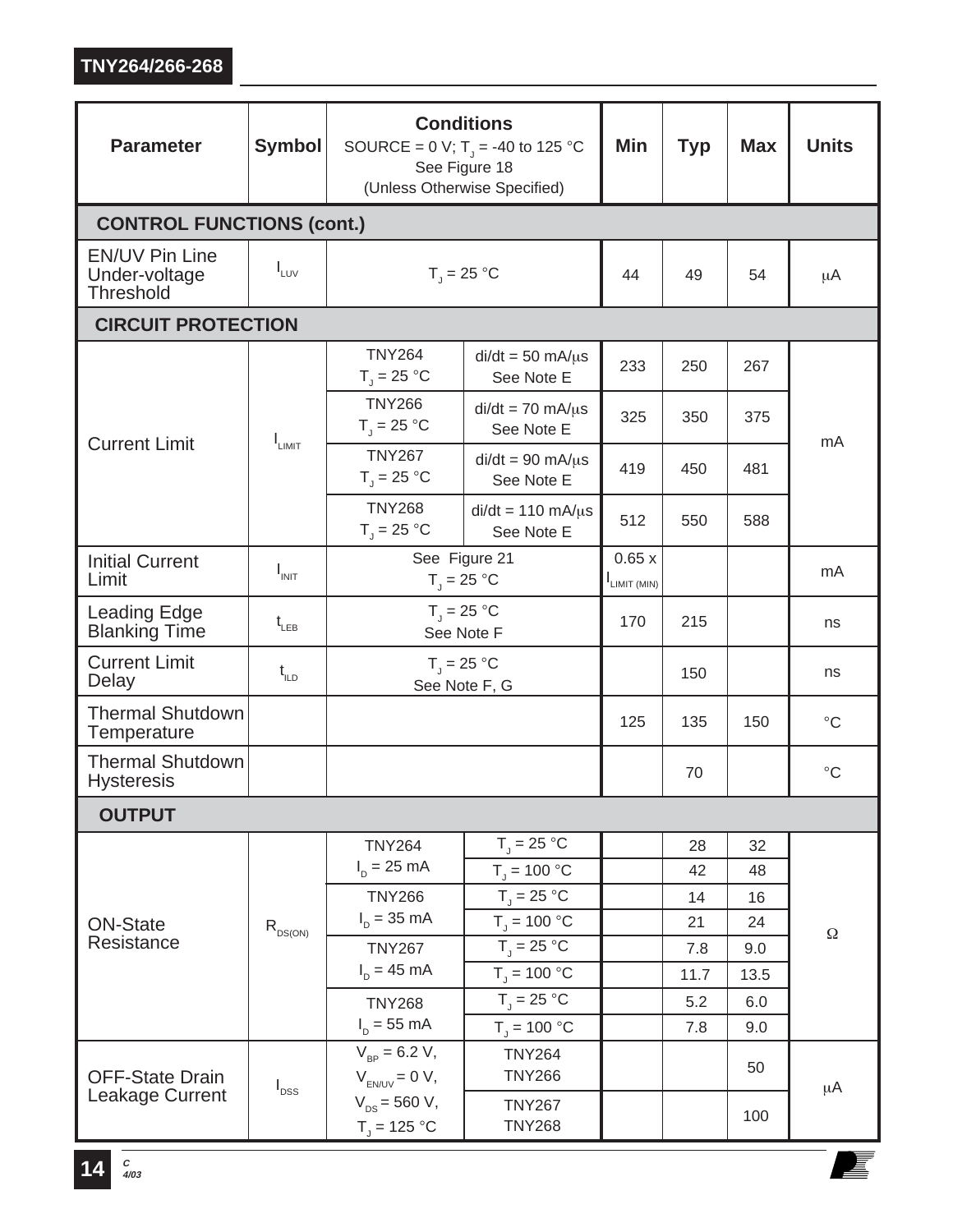| <b>Parameter</b>                           | <b>Symbol</b>                 | <b>Conditions</b><br>SOURCE = 0 V; T <sub>1</sub> = -40 to 125 °C<br>See Figure 18<br>(Unless Otherwise Specified) | Min | <b>Typ</b> | <b>Max</b> | <b>Units</b>  |
|--------------------------------------------|-------------------------------|--------------------------------------------------------------------------------------------------------------------|-----|------------|------------|---------------|
| <b>OUTPUT (cont.)</b>                      |                               |                                                                                                                    |     |            |            |               |
| <b>Breakdown</b><br>Voltage                | $\mathsf{BV}_\mathsf{DSS}$    | $V_{\rm BP} = 6.2$ V, $V_{\rm FM/IV} = 0$ V,<br>$I_{DS}$ = 100 µA, T <sub>J</sub> = 25 °C                          | 700 |            |            | $\vee$        |
| <b>Rise Time</b>                           | $t_{R}$                       | Measured in a Typical Flyback                                                                                      |     | 50         |            | ns            |
| <b>Fall Time</b>                           | $t_F$                         | <b>Converter Application</b>                                                                                       |     | 50         |            | ns            |
| <b>Drain Supply</b><br>Voltage             |                               |                                                                                                                    | 50  |            |            | $\vee$        |
| Output EN/UV<br>Delay                      | $t_{EN/UV}$                   | See Figure 20                                                                                                      |     |            | 10         | μS            |
| <b>Output Disable</b><br><b>Setup Time</b> | $\mathfrak{t}_{\texttt{DST}}$ |                                                                                                                    |     | 0.5        |            | μS            |
| <b>Auto-Restart</b><br><b>ON-Time</b>      | $t_{AR}$                      | $T_{\rm J} = 25 \,^{\circ}C$<br>See Note H                                                                         |     | 50         |            | ms            |
| Auto-Restart<br>Duty Cycle                 | $\mathtt{DC}_{\mathtt{AR}}$   |                                                                                                                    |     | 5.6        |            | $\frac{0}{0}$ |

### **NOTES:**

- A. Total current consumption is the sum of  $I_{S1}$  and  $I_{DSS}$  when EN/UV pin is shorted to ground (MOSFET not switching) and the sum of  $I_{SS}$  and  $I_{DSS}$  when EN/UV pin is open (MOSFET switching).
- B Since the output MOSFET is switching, it is difficult to isolate the switching current from the supply current at the DRAIN. An alternative is to measure the BYPASS pin current at 6.1 V.
- C. BYPASS pin is not intended for sourcing supply current to external circuitry.
- D. See typical performance characteristics section for BYPASS pin start-up charging waveform.
- E. For current limit at other di/dt values, refer to Figure 25.
- F. This parameter is derived from characterization.
- G. This parameter is derived from the change in current limit measured at 1X and 4X of the di/dt shown in the  $I_{LMT}$ specification.
- H. Auto-restart on time has the same temperature characteristics as the oscillator (inversely proportional to frequency).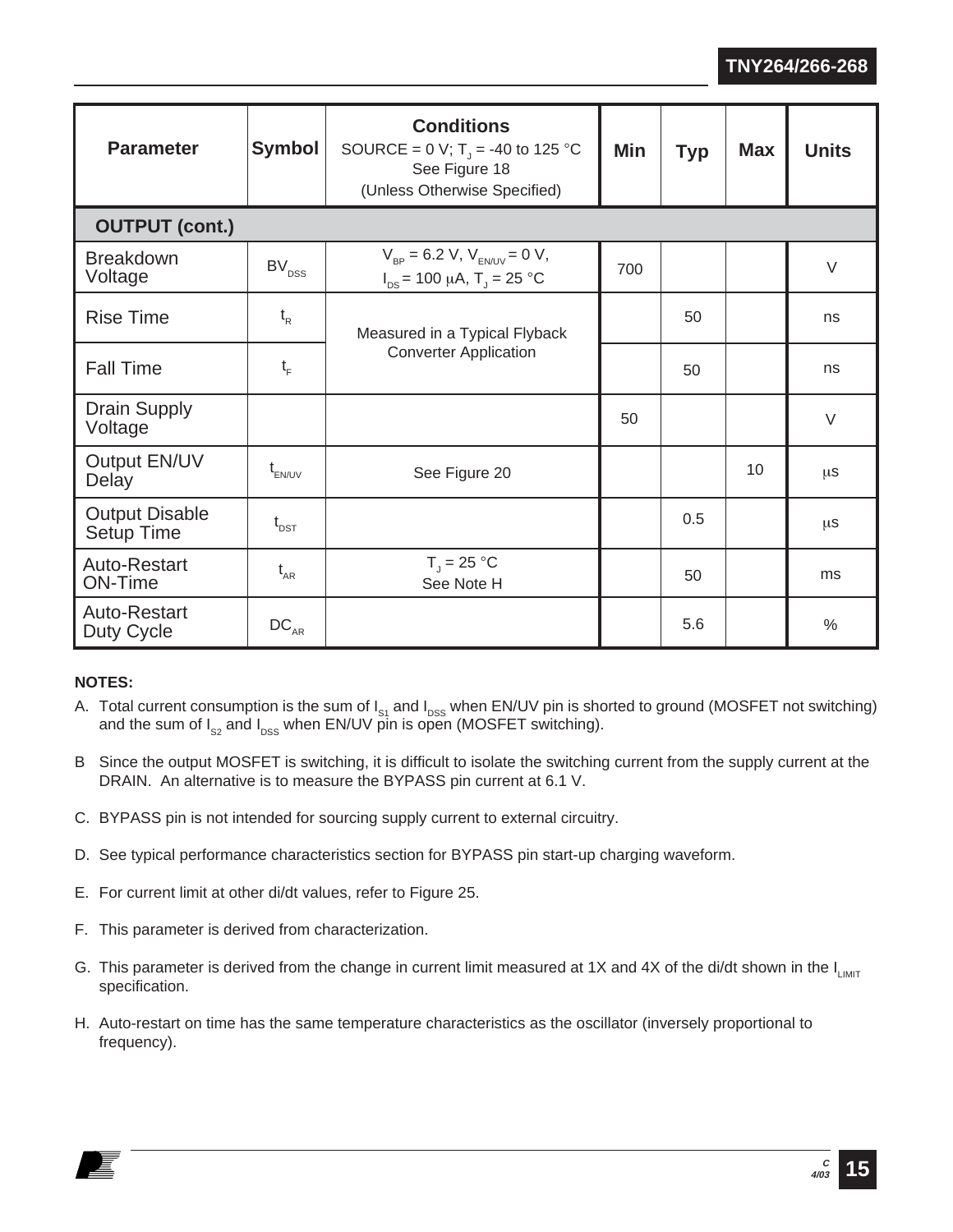

*Figure 18. TinySwitch-II General Test Circuit.*



*Figure 19. TinySwitch-II Duty Cycle Measurement. Figure 20. TinySwitch-II Output Enable Timing.*





*Figure 21. Current Limit Envelope.*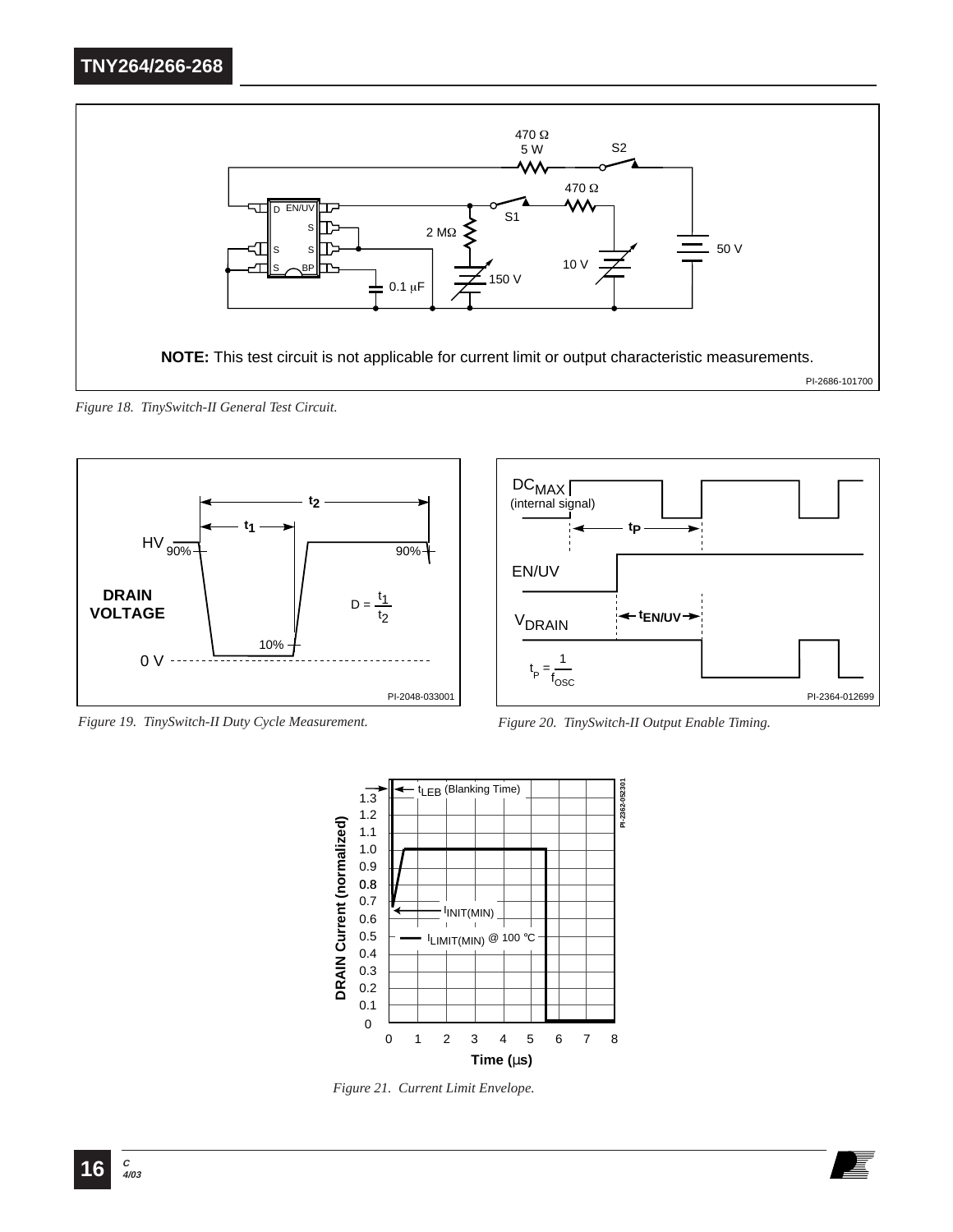# **Typical Performance Characteristics**



*Figure 22. Breakdown vs. Temperature.*



*Figure 24. Current Limit vs. Temperature. Figure 25. Current Limit vs. di/dt.*



*Figure 26. Bypass Pin Start-up Waveform. Figure 27. Output Characteristic.*



*Figure 23. Frequency vs. Temperature.*





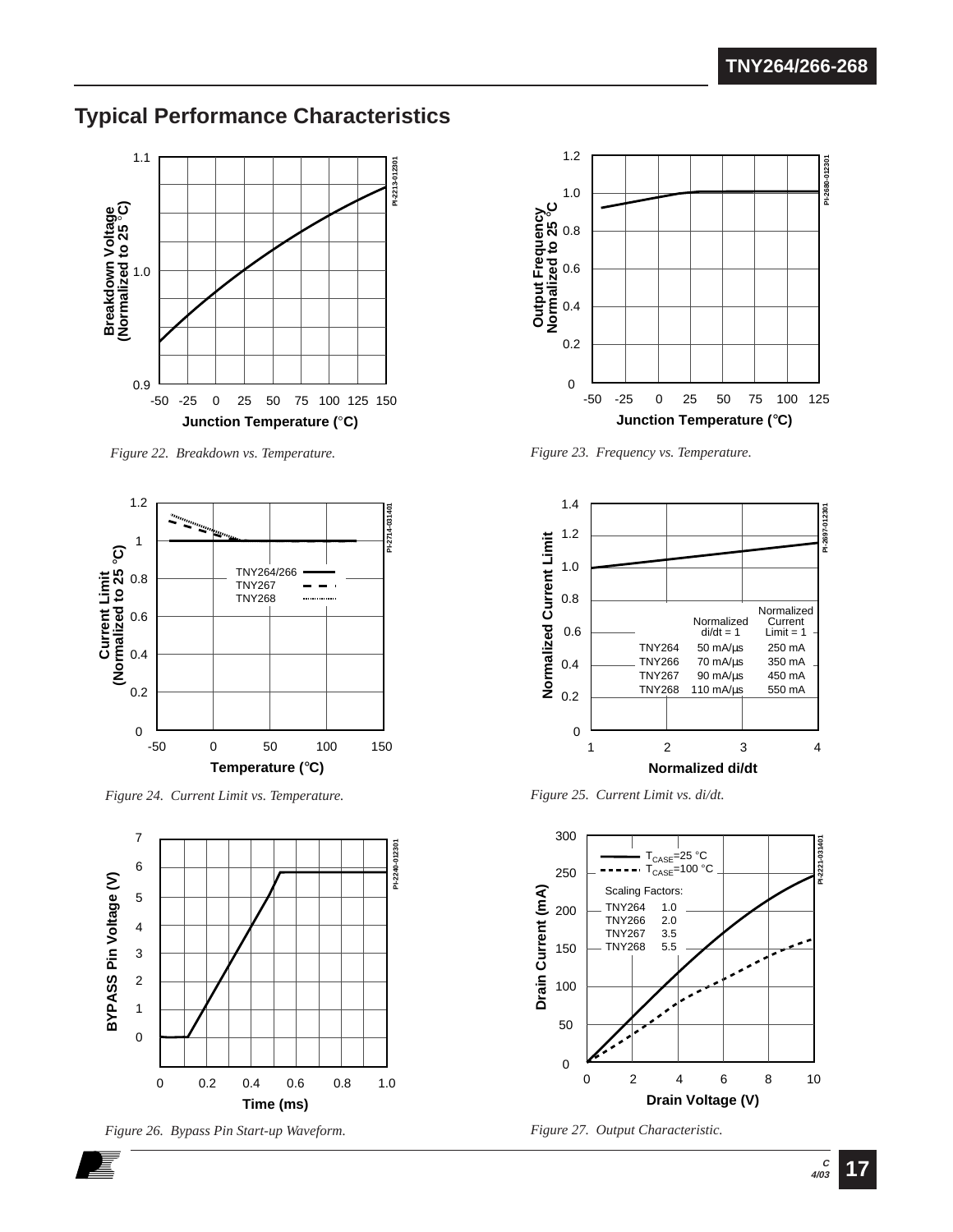# **Typical Performance Characteristics (cont.)**



*Figure 28.*  $C_{\text{oss}}$  vs. Drain Voltage.  $\blacksquare$  *Figure 29.* Drain Capacitance Power.



*Figure 30. Undervoltage Threshold vs. Temperature.*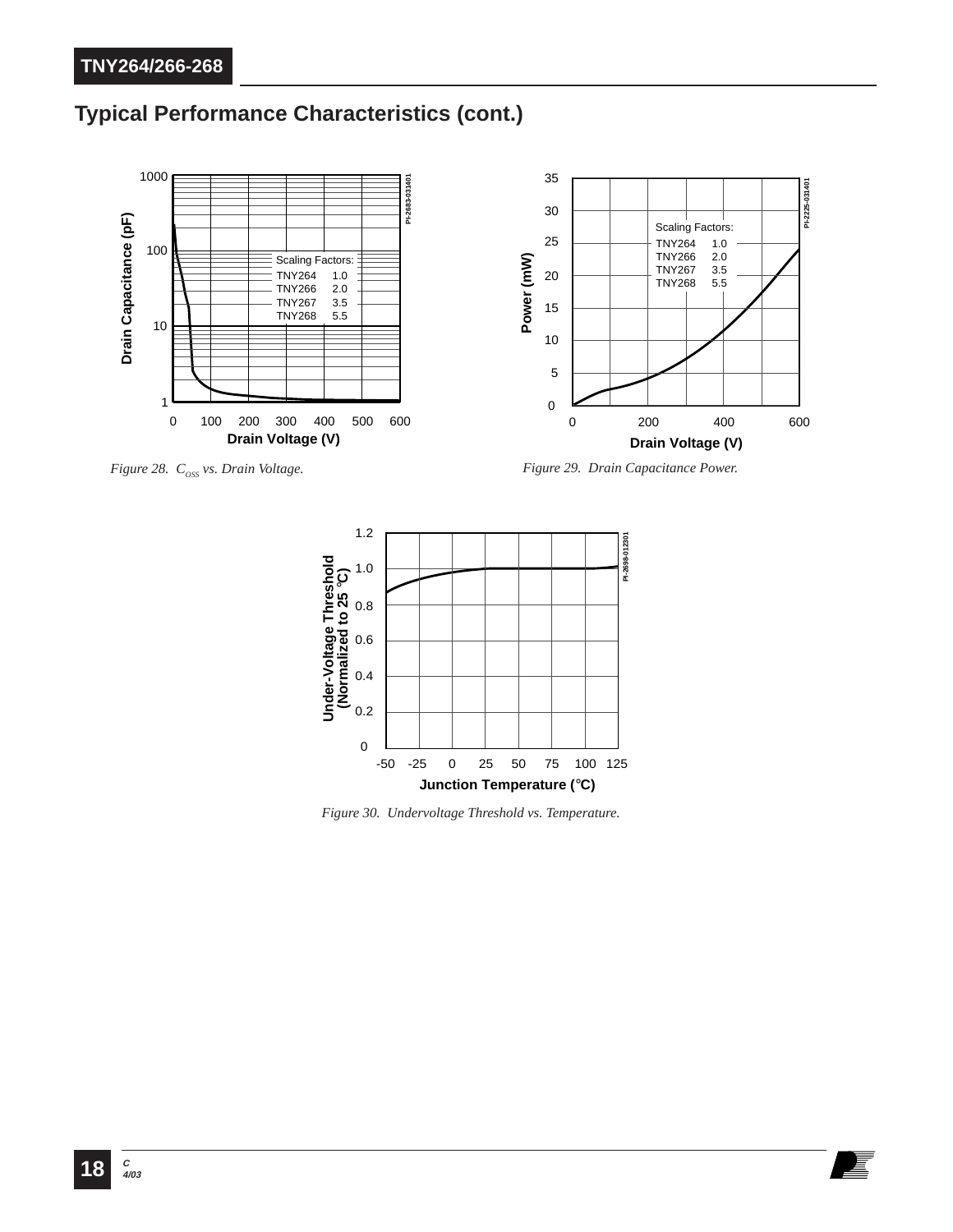

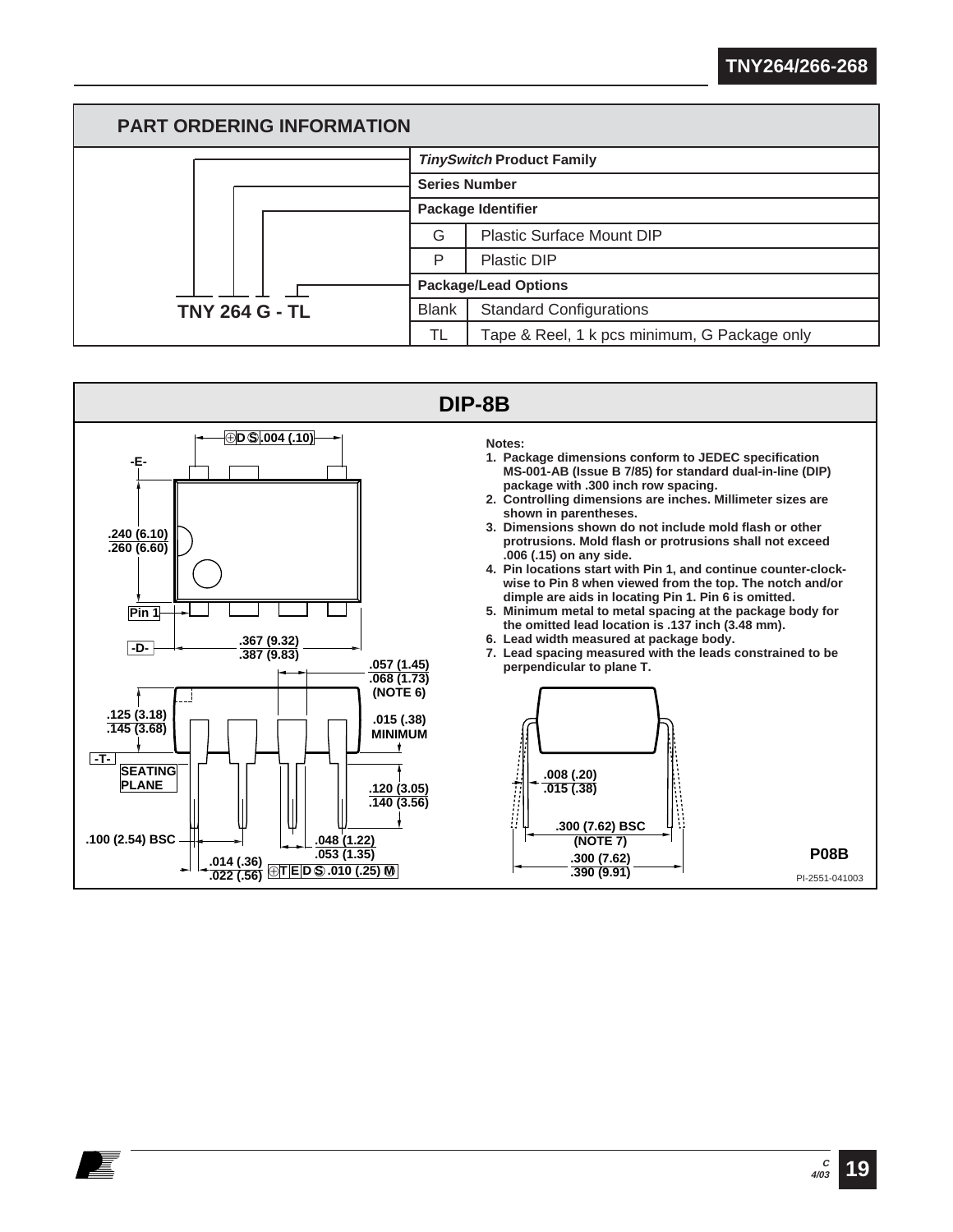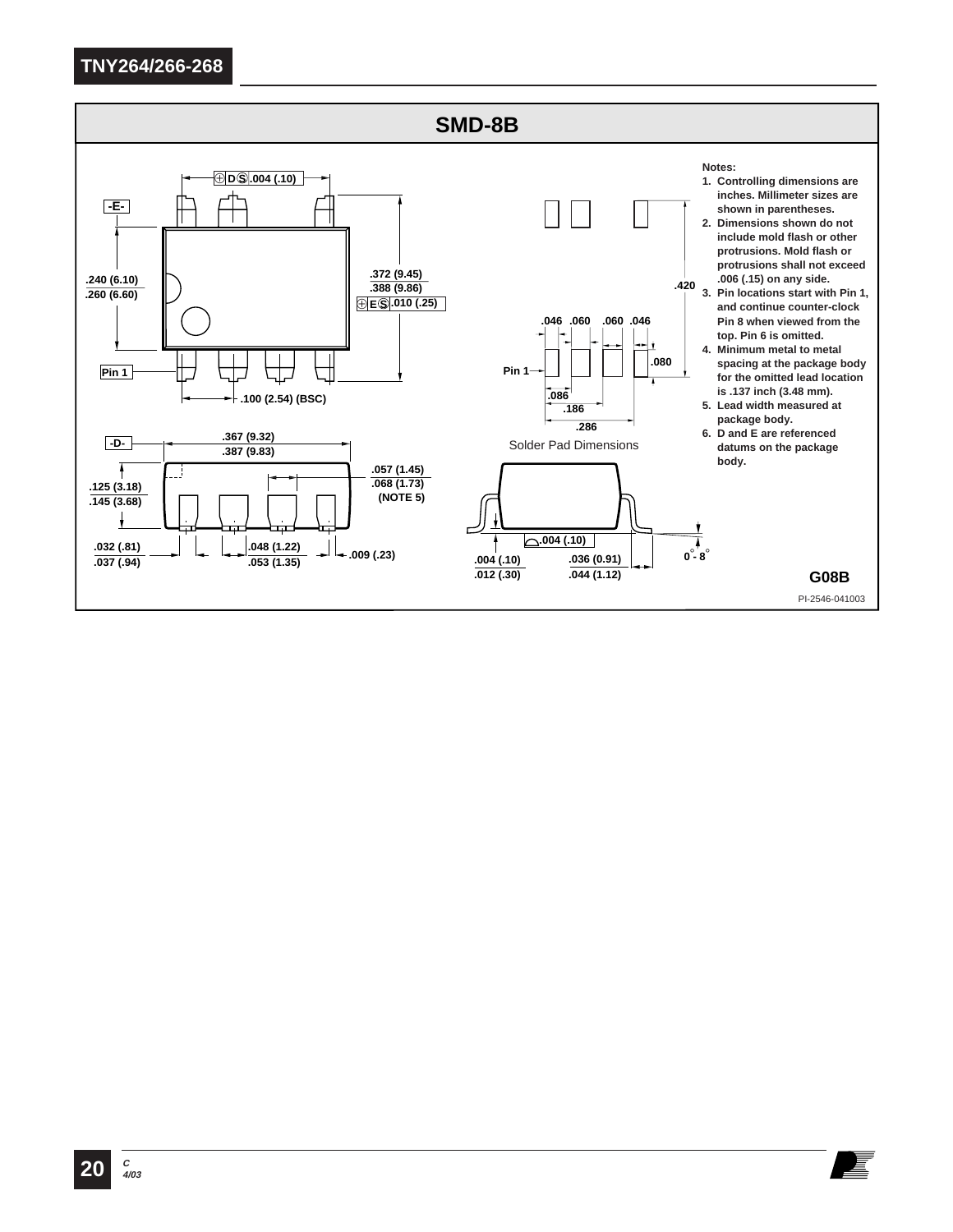Notes

E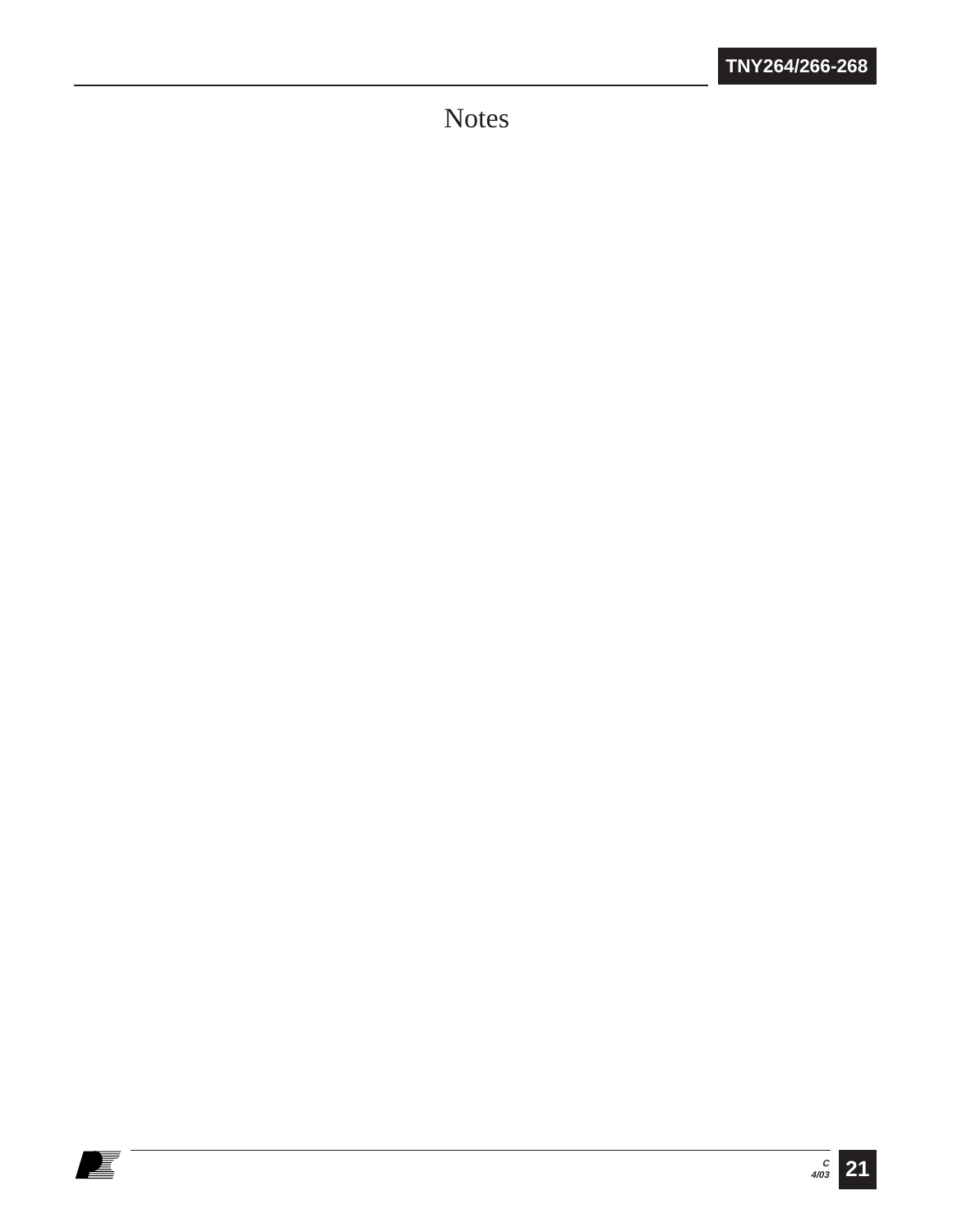Notes

E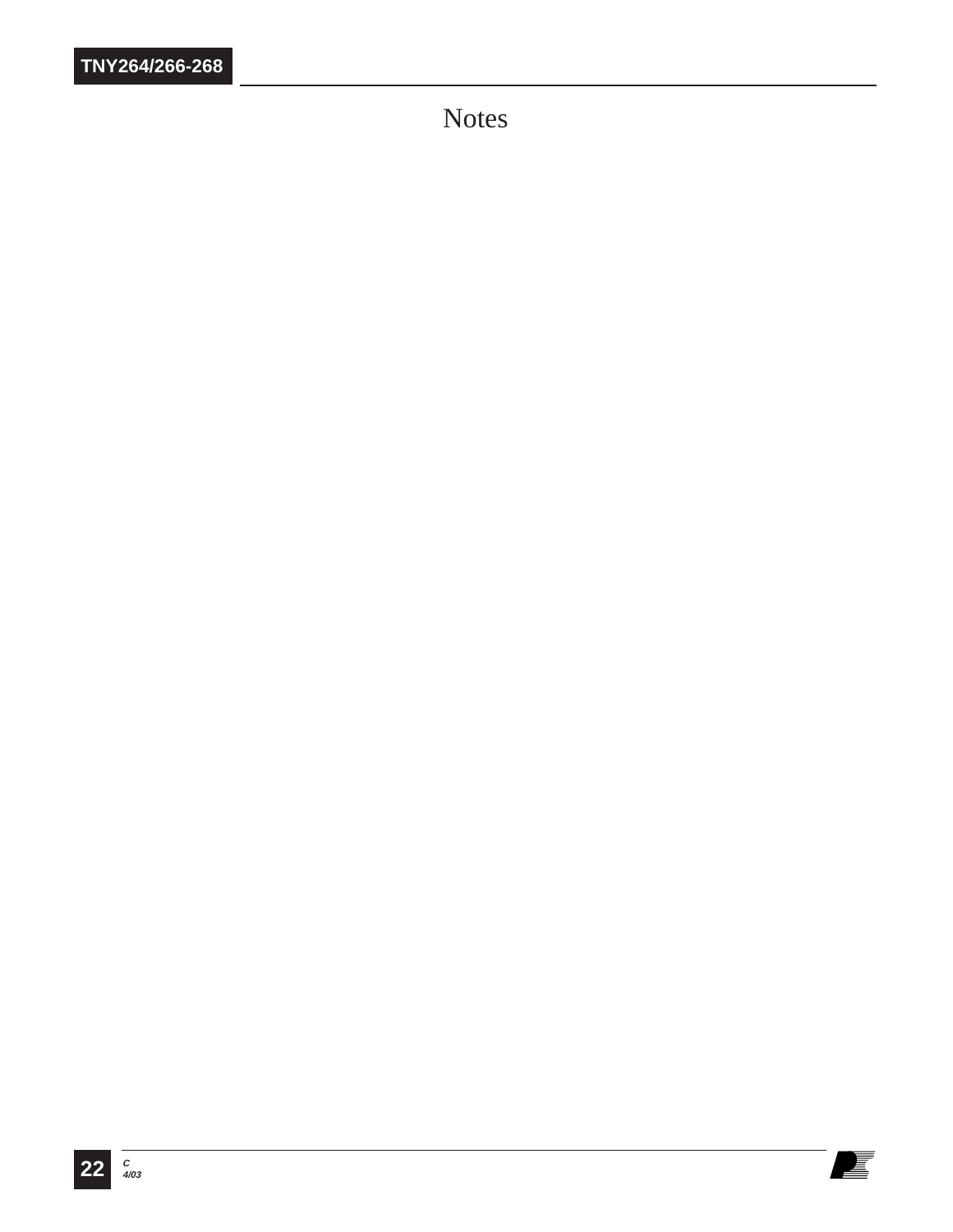| <b>Revision</b>   Notes |                                                                                           | Date |
|-------------------------|-------------------------------------------------------------------------------------------|------|
| A                       |                                                                                           | 3/01 |
| B                       | 1) Corrected first page spacing and sentence in description describing innovative design. | 7/01 |
|                         | 2) Corrected Frequency Jitter in Figure 4 and Frequency Jitter in Parameter Table.        |      |
|                         | 3) Added last sentence to Over Temperature Protection section.                            |      |
|                         | 4) Clarified detecting when there is no external resistor connected to the EN/UV pin.     |      |
|                         | 5) Corrected Figure 6 and its description in the text.                                    |      |
|                         | 6) Corrected formatting, grammer and style errors in text and figures.                    |      |
|                         | 7) Corrected and moved Worst Case EMI & Efficiency Measurement section                    |      |
|                         | 8) Added PC Board Cleaning section.                                                       |      |
|                         | 9) Replaced Figure 21 and SMD-8B Package Drawing.                                         |      |
| $\mathcal{C}$           | 1) Corrected $\theta_{IA}$ for P/G package.                                               | 4/03 |
|                         | 2) Updated Figures 15 and 16 and text description for Zener performance.                  |      |
|                         | 3) Corrected DIP-8B and SMD-8B Package Drawings.                                          |      |

et i